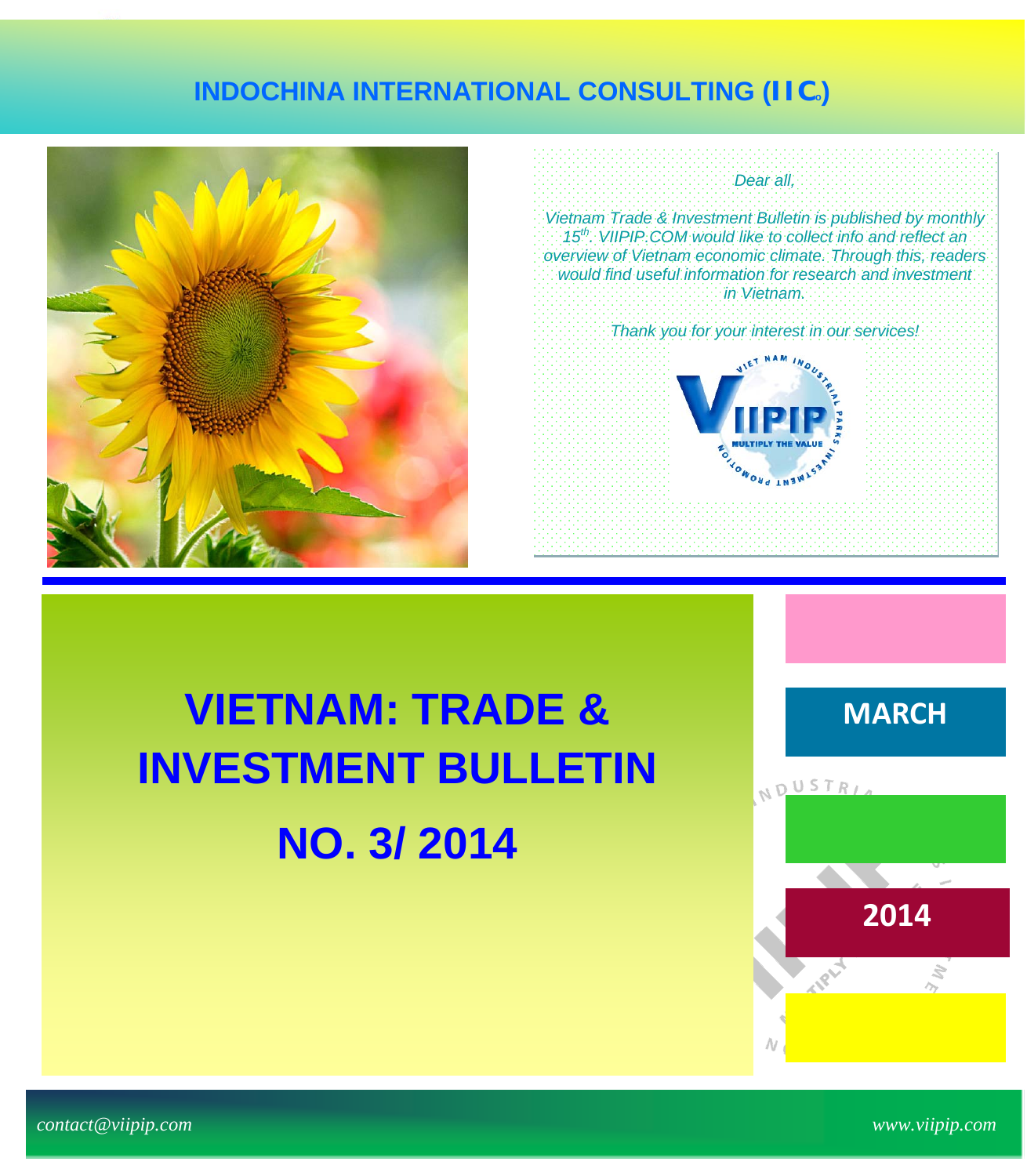



# **VIETNAM: TRADE & INVESTMENT BULLETIN No.3**

**March 2014**

| <b>GENERAL REVIEW</b>                                   | <b>INVESTMENT</b>                                                   |
|---------------------------------------------------------|---------------------------------------------------------------------|
| CPI dips in March on low post-Tet demand                | FDI firms still want to hold on to investment certificates          |
| Premier promises facilitation of Rosneft's operation in | Foreign firms await 'it' factor                                     |
| <b>Vietnam</b>                                          | Over 700 IP projects cancelled                                      |
| HCMC launches business registration at home, electronic | <b>B.Braun aims for big expansions</b>                              |
| ISO system                                              | TPP impacts on livestock breeding sector from expert                |
| <b>TRADE</b>                                            | view                                                                |
| Vietnamese down 54 bln noodle packets yearly, rank 4th  | Japanese firms remain optimistic about Vietnam growth               |
| globally                                                | Few provincial decisions on investment incentives get               |
| Rising prices encourage coffee exports                  | beyond limits                                                       |
| Vietnam sees 300 million USD trade deficit in March     | Vietnam becomes world's third biggest rubber producer               |
| Vietnamese down 54 bln noodle packets yearly, rank 4th  | Van Don to establish special economic zone                          |
| globally                                                | Samsung puts \$2 bln Vietnam phone plant into operation             |
| <b>FINANCE - BANKING</b>                                | Sumitomo penetrates deeper into Vietnam with \$44 mln<br>flour mill |
| Chank to cut deposit rate ceiling to 6%                 | Amway pours extra US\$25 million into new facility                  |
| Shares rise nation-wide on surging investor optimism    | <b>Moving Towards A Leading Software Park</b>                       |
| City deposits grow, credit heads south                  | Hanoi prioritises key industrial products                           |
| SBV lowers interest rates on agri-loans                 |                                                                     |
| <b>COMING EVENTS</b>                                    | <b>ANALYSIS</b>                                                     |
| LifeStyle Vietnam Ho Chi Minh City                      | GE expects wind power to soar                                       |
| International Jewelry + Watch Vietnam Ho Chi Minh City  | New foreign investor definition clouds draft law                    |
|                                                         | Sustainable growth wins FDI trust                                   |
| <b>NEWS IN</b>                                          |                                                                     |
|                                                         |                                                                     |
| <b>BRIEF</b><br>PHUOC INDUSTRIAL PARK                   |                                                                     |
| <b>IPs says Hi</b>                                      | <b>NATEX-ID</b>                                                     |





 $\overline{\phantom{a}}$ 

*Supported by*

Supported by

**CONSTRUCTION** 

z

 $\Gamma\Gamma$ 

Ī

m

æ

 $1$  TO  $\Lambda$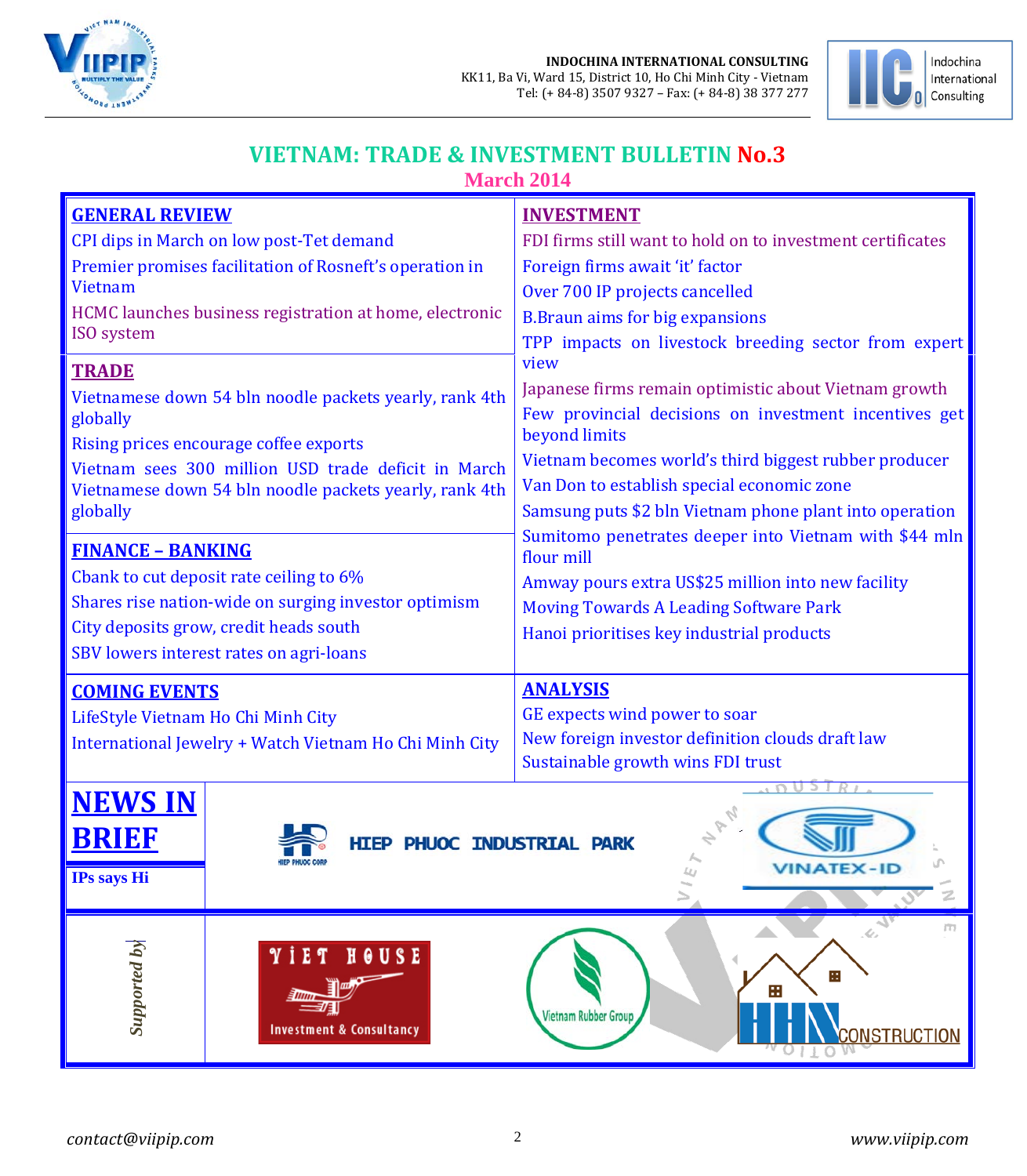

**Head office address**:

Nam.

Division B, Road No.1, Hiep Phuoc Industrial Park, Hiep Phuoc Commune, Nha Be District, Ho Chi Minh City, Viet

 $\bullet$  : (84-8) 3780 0345/3780 0350

@ : hiepphuoc@hiepphuoc.vn

 $\Box$  (84-8) 3780 0341

**URL :** [www.hiepphuoc.vn](http://www.hiepphuoc.vn/)



<span id="page-2-0"></span>**DEVELOPER'S INTRODUCTION**



## **HIEP PHUOC INDUSTRIAL PARK JOINT STOCK COMPANY (HIPC)**



 **HIPC's Profile**

#### **Business category:**

NDUSTRIA Invest and Develop Projects on constructing and doing business in infrastructures of Export Processing Zones, Industrial Parks and Residential Areas, New urban Areas in Ho Chi Minh City and other provincial Areas. Supply the supporting Services such as raw materials and constructing materials and other services on sanitary, green tree parks; garbage, waste products, wasted materials collecting; industrial meals providing to Export Zones and Industrial Parks. Trading in building materials. Leasing in office equipments as well as computers and its spare parts. Trading in housing (except in receiving the land used right for investing the infrastructures approved by authorized Agencies then transfer that land used right). Constructing the Office and warehouse in industrial Parks for leasing. Investing, constructing and trading the docks, wharfs; leasing the boats, canoes. Providing the consulting services (except finance consulting), Informatics services, vessel navigating, vessel brokerage and forwarding, Vessel Agencies. Trading in domestic and internal travel. Trading in sea transportation, loading and unloading the cargoes and forwarding the cargoes across the nation and worldwide. Investing the capital fund. Trading in fresh water supply services./.

*N* O<sub>LLO</sub> M<sup>ON</sup><sup>3</sup><br>Back to top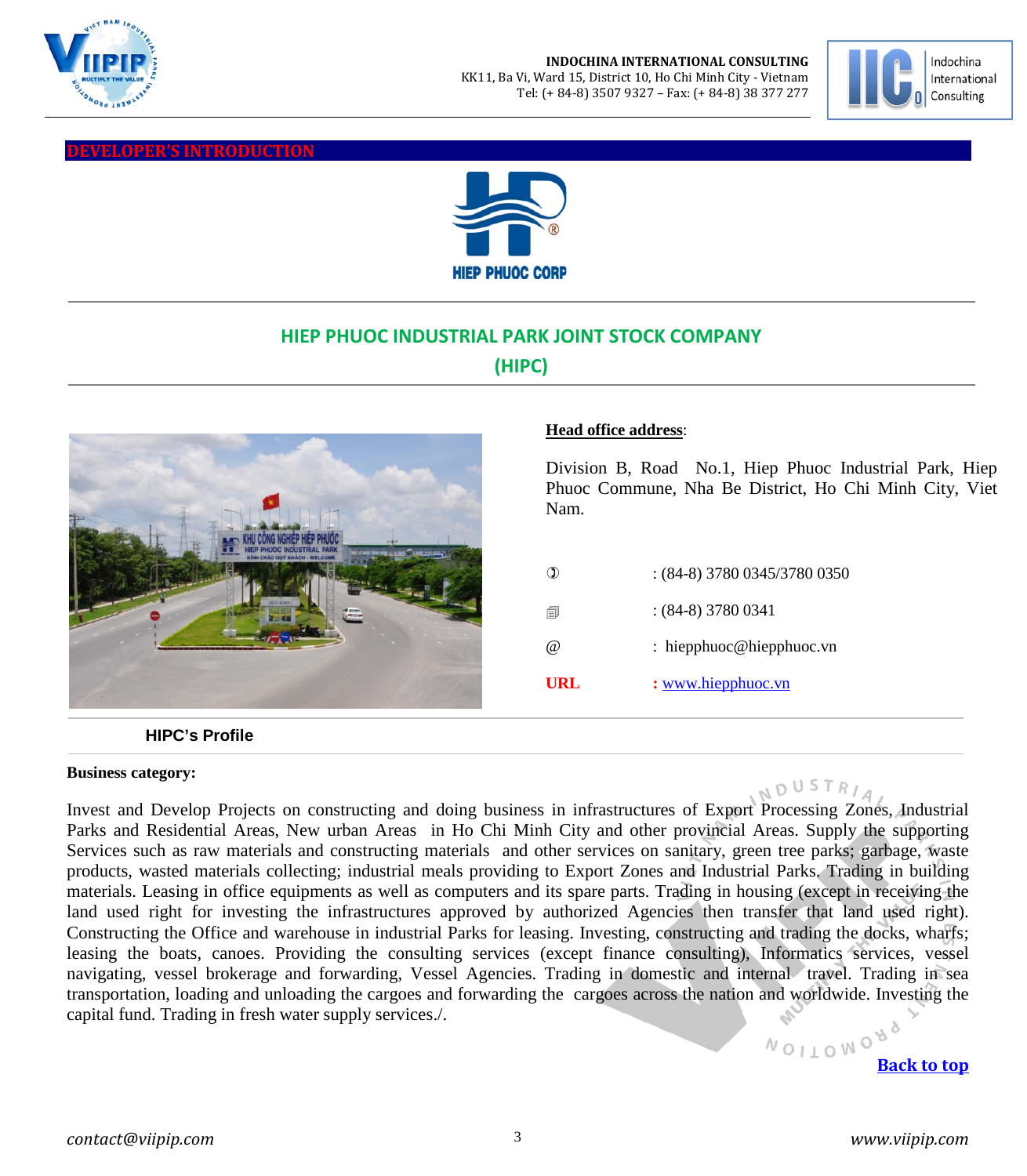



#### **PHO NOI B TEXTILE AND GARMENT INDUSTRIAL PARK, HUNG YEN PROVINCE, VIETNAM**



 **Developer:** Pho Noi Textile and Garment Infrastructure Development Company.

**Operational time**: 50 years (from 2009)

**Main investment sector:** Textile and Garment industry and other related industries.

**Location:** Pho Noi B Textile and Garment Industrial Park is located between Highway No 5 and Highway No 39, connecting major economic centers in the North, 10 km from Hanoi's boundary, 40 km from Noi Bai International Airport, 15 km from Lac Dao railway station (Hung Yen), 73 km from Haiphong Port, 90 km from Cai Lan Port, near Hung Yen customs station on Highway No 5. This location is convenient for trade, shipping goods to regions and areas throughout the country as well as attracting labor source from neighboring provinces.

## **Total area:** 121.81 hectares

- Phase I: 25.17 hectares has been completed and fully occupied by 11 companies.
- Phase II: 96.64 hectares is being constructed and calling for investment.

#### **IP infrastructure:**

## **Land substance is ready for leasing**

- Wastewater treatment station: capacity of 12,000 m<sup>3</sup>/day, provided by the Netherlands and installed in accordance with European standards II
- Water supply station: capacity of 17,000 m<sup>3</sup>/day.
- Residential area meets the demands of **10.000** workers
- Power supply: Electric power of 22KV, 50HZ; supplied by Hung Yen Power Company.

#### **Investment incentives:**

- Land use tax free until 2020
- Support investors freely in completing investment procedures, finding construction contractor and labor recruitment. **Support financial expenditure in setting up factories.**

**PHO NOI TEXTILE AND GARMENT INFRASTRUCTURE DEVELOPMENT COMPANY**

**Add: Phonoi B Textile and Garment Industrial Park - Yen My district - Hung Yen province**

**Tel: (0321) 3972520; Tel/fax: (04)39368345 Hotline: 0123 704 7777**

**Website: [http://vinatexid.com.vn](http://vinatexid.com.vn/) - Email: [vinatexid@vinatexid.com.vn](mailto:vinatexid@vinatexid.com.vn)**

**Back to top**

NOILONO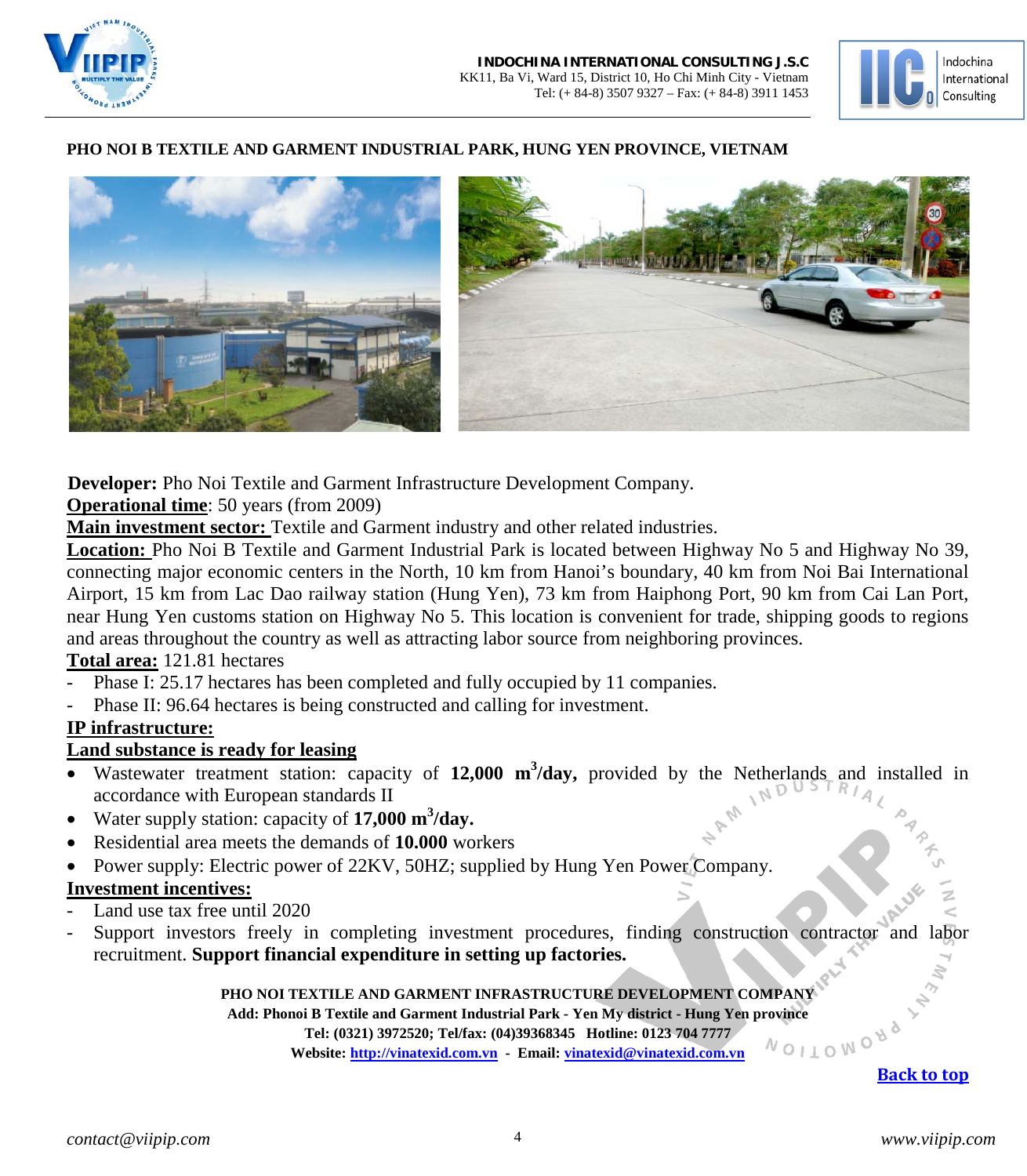



#### <span id="page-4-0"></span>**GENERAL REVIEW**

#### <span id="page-4-1"></span>**CPI dips in March on low post-Tet demand**

*The country's consumer price index (CPI) in March dropped 0.44 per cent against the previous month, the lowest level for the past decade.*

However, March CPI still rose 0.8 per cent over December 2013.

According to the Director of the General Statistics Office (GSO)'s CPI Department Nguyen Duc Thang, March's CPI slide was due to the sharp decline in consumption demand after the country's most important holiday of the Lunar New Year in February.

Thang added that the local consumers also cut their spending due to economic difficulties and stagnant production.

The cost of some of the 11 items used to calculate the CPI fell in March or inched up only slightly, GSO reported.

The prices of food and foodstuff posted the highest fall of 0.06 per cent this month. Housing and construction materials (including rent, electricity, water, fuel and construction materials) came second with a decline of 0.74 per cent.

The prices of traffic services postal services and telecommunication fell by 0.03 per cent, the data showed.

In the same month, the prices of beverages and tobacco reported the highest price hike of 0.24 per cent, followed by the prices of household appliances and goods with a hike of 0.16 per cent.

The cost of other items, including culture, entertainment and tourism; medicine and health care; garment, footwear and hats, and education inched up between 0.03 and 0.10 per cent only.

In the urban areas, the March CPI decreased by 0.41 per cent and in rural areas by 0.45 per cent.

This month's CPI fall does not surprise observers as some experts had forecast it after Ha Noi, HCM City and some other cities reported a fall in CPI in March.

Not included in the CPI components, the gold prices in March rebounded by 3.31 per cent, while the US dollar prices edged up by 0.02 per cent.

*Source: VN+*

#### <span id="page-4-2"></span>**Premier promises facilitation of Rosneft's operation in Vietnam**

*Vietnamese Prime Minister Nguyen Tan Dung has pledged to facilitate the operation of Russian oil firm Rosneft in Vietnam during a recent meeting with its top executive.*

The energy cooperation between Vietnam and Russia is an important and strategic pillar in the two countries' allaround ties. As a Russian energy giant, Rosneft has oil reserves of about 22.8 billion barrels.

The Vietnamese government will continue facilitating Rosneft's activities in Vietnam, as well as the cooperation between the Russian firm and the Vietnam Oil and Gas Group (PetroVietnam) in oil and gas exploration and exploitation, Premier Dung said at the Saturday meeting in Hanoi with Igor Sechin, Secretary General of the Russia National Energy Commission and head of the energy giant.NOILONO"

**Back to top**

MINDUSTRIA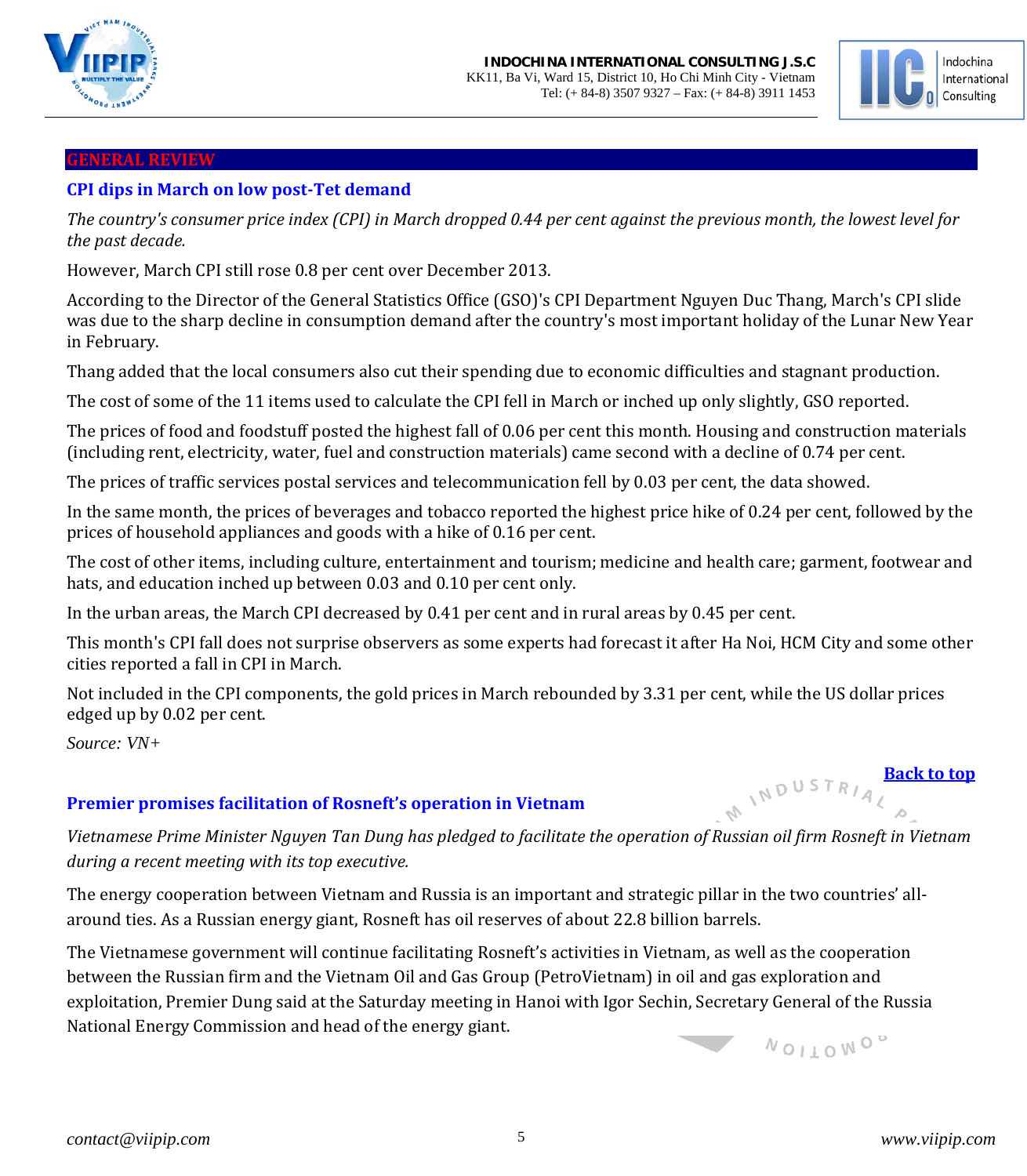



Meanwhile, Sechin expressed his hope that Vietnam will keep supporting and creating favorable conditions for Rosneft, which operates in oil and gas exploration and exploitation, and produces oil and petrochemical products, to expand its investment in the country.

*Source: Baomoi*

#### **Back to top**

## <span id="page-5-0"></span>**HCMC launches business registration at home, electronic ISO system**

*Authorities in Ho Chi Minh City officially inaugurated services for business registration at home and an electronic ISO management system on February 28.*

The city's Department of Planning and Investment (DPI) started the registration services on January 2, and 319 domestic enterprises had been registered by that way till February 19, DPI deputy director Tran Thi Binh Minh said.

She added the service helped lessen paperwork, save time and cost for enterprises and the regulator, and make life easier for entrepreneurs, and the agency expected it to be able to serve foreign-invested companies soon.

DPI also expects to see 10 per cent of the new enterprises making registration at home this year and a double of that in 2015.

As for the city's electronic ISO management system launched on February 28 for all 24 districts, the metropolitan administration considers it a major improvement in organizational efficiency as it helps manage all of the documents.

The system will provide city dwellers with online public services such as applying for construction licenses, home repair licenses, and filing dossiers. Residents can also know the status of their dossiers via email or SMS, and know a new day of completion if the progress is behind schedule.

*Source: VN+*

#### **Back to top**

#### <span id="page-5-1"></span>**TRADE**

## **Vietnamese down 54 bln noodle packets yearly, rank 4th globally**

*Vietnam consumes an average of 5.4 billion packs of instant noodles a year, standing only behind China, Indonesia, and India on the list of the world's biggest instant noodle consuming countries, according to a Japanese industry group.*

The country is the world's fourth largest in terms of annual consumption of instant noodles, but the Southeast Asian nation ranks third when it comes to the consumption per capita, the Tokyo-based World Instant Noodles Association (WINA) said in its report released on Wednesday.

A Vietnamese person consumes 56.2 packets per year on average, following the Republic of Korea and Indonesia,  $\overline{z}$ according to the report.  $\,<\,$ 

An individual consumer in China, home to more than 1.3 billion people, eats only 36 packets of instant noodles per year, it said. In the 2013 report, Vietnam also stood at the fourth position, while those in the top three were China, Indonesia, and Japan.

Every person on the planet currently eat more than one packet of instant noodles monthly, with global sales of the portable meal topping 100 billion units annually, according to a WINA report last year. portable meal topping 100 billion units annually, according to a WINA report last year.

Vietnam's instant noodle consumption has been growing steadily over the last six years. Consumption in 2013 jumped 32.68 percent from the 4.04 billion packets recorded in 2008.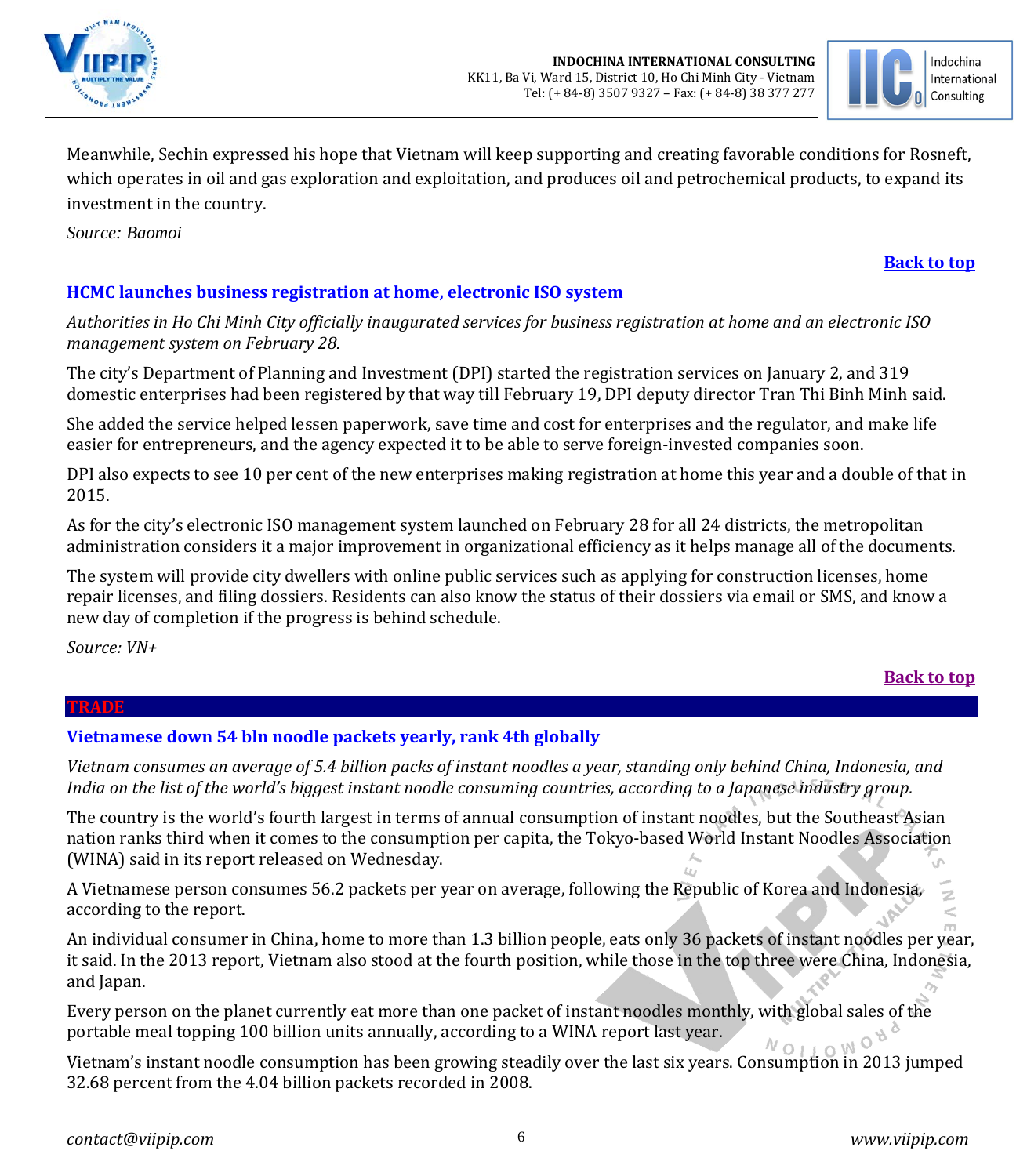



The country's instant noodle consumption growth rate in the five years from 2008 to 2012 was 24.32 percent, while the rate was 3 percent in China and Indonesia, and 5 percent in the Republic of Korea and Japan during the same period.

Vietnam is home to around 50 domestic and foreign-owned instant noodle producers and manufacturers, collectively producing 50 billion packets a year, according to 2012 statistics by the Vietnamese Ministry of Industry and Trade.

Instant noodles were invented in Japan by Momofuku Ando, founder of major noodle maker Nissin Foods, in 1958.

They are sold dried or pre-cooked in packets, and can be boiled quickly with accompanying flavoring powder and seasoning oil.

*Source: TTO*

#### **Back to top**

#### <span id="page-6-0"></span>**Rising prices encourage coffee exports**

*Since February of this year, local coffee markets in the Central Highlands and the southern parts of the central regions of Viet Nam have experienced a rush on sales as coffee prices rise.*

On Wednesday, coffee was selling for VND40,500 (US\$2.2) per kilo, VND1,500 per kilo lower than the prices laid out a week earlier, but they are VND7,500 per kilo higher than on January 2 of this year.

On Thursday, in the Central Highlands, coffee prices dropped again slightly to VND40,000 per kilo.

"When the prices reach VND40,000 per kilo, traders like to sell at least part of their stock to avoid risks they may face if coffee prices drop," a coffee trader in Buon Ho Town of the Central Highland province of Dak Lak, was quoted by *Sai Gon Tiep Thi*(Sai Gon Marketing) newspaper as saying.

A coffee exporter from the southern province of Binh Duong said he bought between 3,000 and 4,000 tonnes of coffee beans per day, but this is only half the amount he purchased earlier in the year when coffee prices reached their peak.

Coffee prices have risen globally due to a serious drought that has been threatening the coffee crop, mainly arabica coffee, in Brazil, the world's No 1 coffee producer and exporter.

According to the Brazilian Coffee Exporters Council (CeCafe), Brazil exported 2.51 million bags (each weighing 60kg) of coffee beans in February 2014. This figure includes over 143,000 bags of robusta coffee, a 24.2 per cent increase compared with January of this year and a 273 per cent increase over the same period in 2013.

Between July 2013 and February 2014, Brazil exported 19.66 million bags of coffee beans, a 8.8 per cent increase compared with the previous coffee crop.

Viet Nam is the second largest coffee bean exporter but the No 1 exporter of robusta coffee. According to the National Customs Bureau, in February 2014, over 184,000 tonnes of coffee beans were exported from Viet Nam, a year-on-year increase of 83.4 per cent. In the first five months of 2013-2014, Viet Nam shipped 604,200 tonnes of coffee beans, down by 15 per cent compared with the previous coffee crop.

Brazil and Viet Nam are expected to maintain high volumes of coffee exports in March 2014 as coffee prices remain high in the world market.

<span id="page-6-1"></span>*Source: GreetingVN*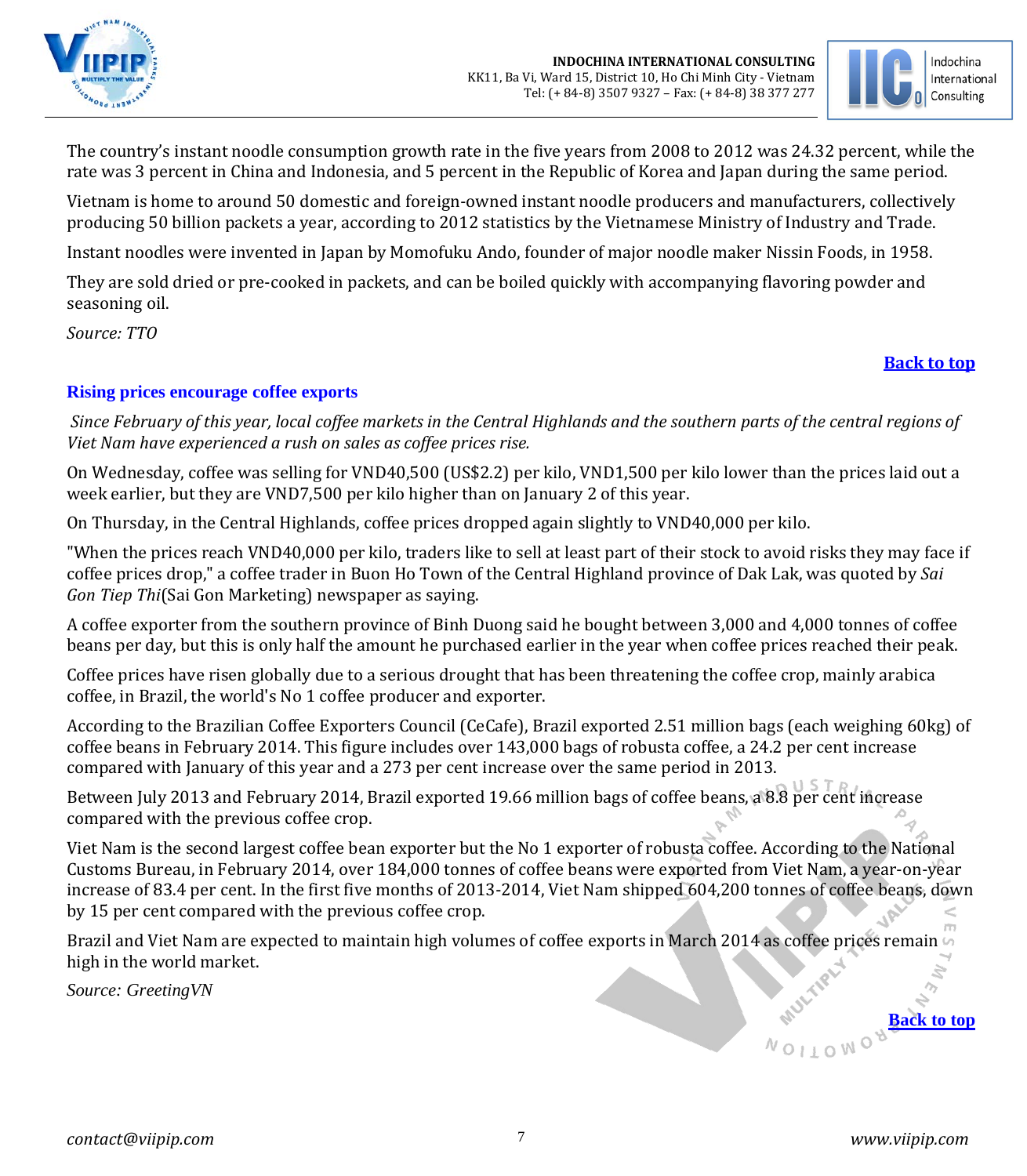



**Back to top**

#### **Vietnam sees 300 million USD trade deficit in March 2014**

*Vietnam saw a trade deficit of 300 million USD in March, equivalent to 1.2 percent of the country's total export- import turnover, according to the General Statistics Office (GSO).*

GSO statistics also show that exports rose 26 percent to 12 billion USD while imports jumped 22 percent to 12.3 billion USD.

Most export items enjoyed higher turnovers than the previous month. Garment and textile earned 1.6 billion USD from exports, up 53 percent; mobile phones and spare parts brought home 2 billion USD, up 16 percent; and electronic products fetched 850 million USD, up 37 percent.

Meanwhile, electronic components and machinery equipment topped the list of import items, with over 1 billion USD spent on each group.

The country's total export earnings in the first quarter of this year were estimated at over 33.3 billion USD and its imports were over 32.3 billion USD, resulting in a trade surplus of 1 billion USD, or 1.53 percent of the total importexport revenue.

The foreign-invested sector still played a pivotal role with a trade surplus of nearly 4 billion USD, while domestic enterprises faced a trade deficit of nearly 3 billion USD

*Source: VN+*

#### <span id="page-7-0"></span>**INVESTMENT**

#### <span id="page-7-1"></span>**FDI firms still want to hold on to investment certificates**

*While the board in charge of amending the Investment Law is planning to streamline the procedures for establishment of new businesses, many foreign direct investment (FDI) enterprises maintain that they still need investment certificates as they believe this paper is the passport for them to get continued incentives.*

Speaking at a dialogue between FDI firms and authorities in HCMC on March 24, Minister of Planning and Investment Bui Quang Vinh said the ministry was seeking to simplify investment procedures through the amendments to the Investment Law and Enterprise Law. Toward this end, the ministry is considering removing the investment certificate and only maintain what would help authorities manage the FDI sector effectively. NDUSTRIA

However, after three dialogues were held in the north, center and south of the country, the ministry has received mixed feedbacks, with some foreign firms expecting the issuance of investment certificates to be scrapped but others wanting it to stay.

Most firms in the latter group wanted to keep this certificate so that they could enjoy the Government's incentives prescribed on the certificate. In addition, this is a legal basis for investors to rent land or apply for bank loans, Vinh said.

However, Vinh said the ministry would consider abolishing the issuance of investment certificates, except for conditional industries, and those using much land, possibly polluting the environment or needing licenses to get investment incentives.

In the long term, investors would have no need to obtain any investment certificate any more, Vinh added.

If this comes true, almost all FDI enterprises would just register with authorities to set up a company like domestic investors. Many FDI firms and representatives of investment licensing agencies at the seminar also complained about time-consuming business establishment procedures.

S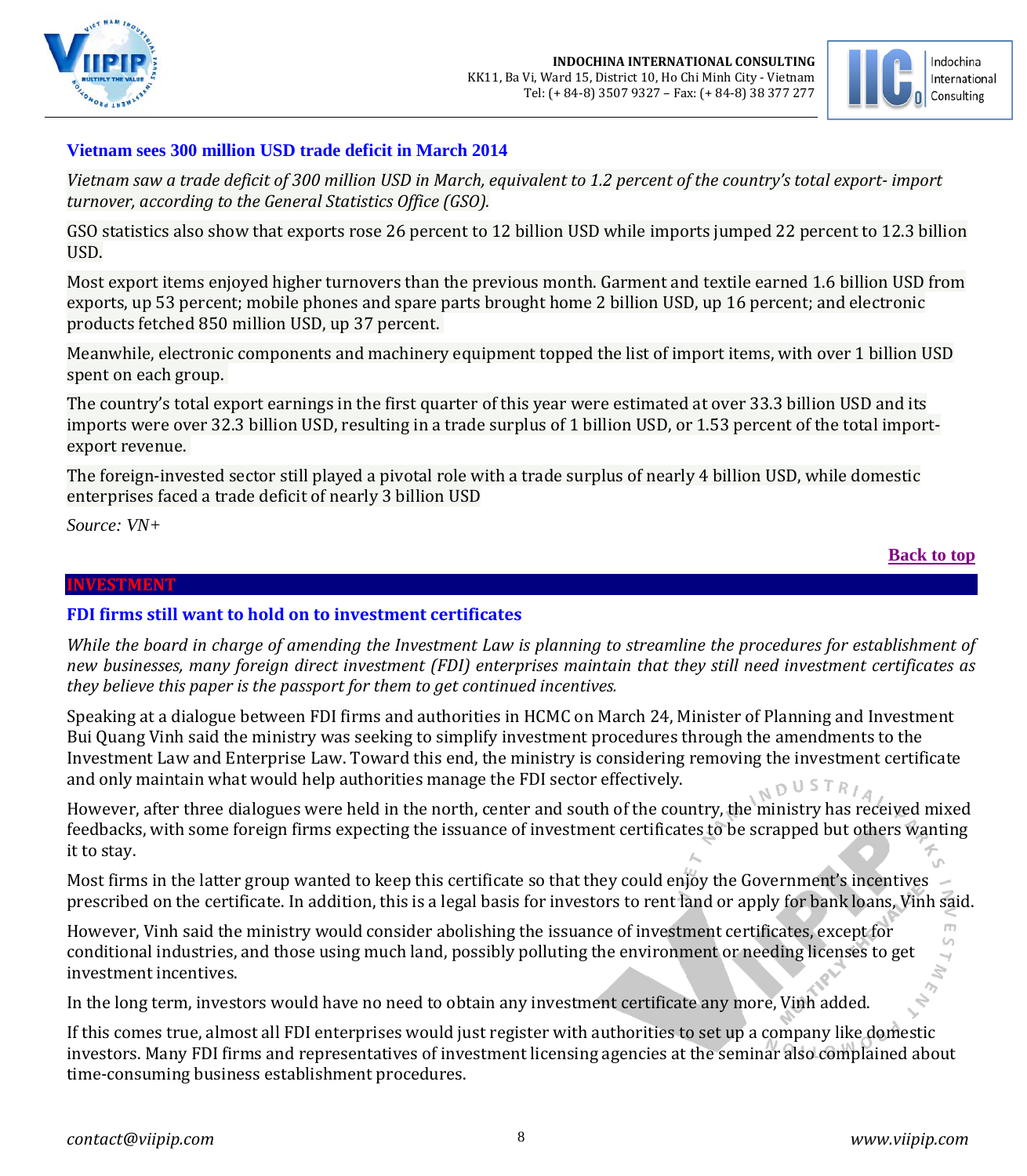



Le Manh Ha, vice chairman of HCMC, said the city had faced a lot of difficulties in granting investment certificates.

Despite much effort, the city has missed the deadline in giving certificates to investors. Some investors have suffered a delay of nearly eight months due to much time spent on consulting ministries and doing other procedures.

As per the current law, ministries have to comment on an investment project within 15 working days but in most cases, they reply after one or two months, Ha said.

Some foreign firms also bemoaned other challenges in the business environment in Vietnam such as complicated tax and customs procedures and the shortage of skilled labor.

*Source: TST*

#### **Back to top**

## **Foreign firms await 'it' factor**

*Clear incentives and better legal regulations would help Vietnam attract more foreign information technology firms*.

Joseph Rhoden, director of US-based Redhat's Global OEM Alliances, said his firm, one the leading providers of highperformance cloud software, virtualization, storage and middleware technologies, had no business plans in Vietnam and instead Redhat was selling its products via IBM Vietnam.

"We need clear legal regulations on information technology (IT) development in markets like Vietnam before we can directly sell and produce our products there. We don't want to take risks. Currently, we have offices in Singapore, India, China, Japan, South Korea, Australia and New Zealand," Rhoden told VIR at Pulse 2014 – one of the world's biggest premier cloud computing events hosted by IBM in late February in Las Vegas.

The event featured the participation of hundreds of leading IT companies, including IBM, Envision Enterprise Solutions, Genesis Solutions and Cohesive Information Solutions. Company reps told VIR that Vietnam could attract more foreign IT developers if it offered clear investment incentives and transparent legal regulations on IT development.

The Vietnamese government last November enacted Decree 154/2013/ND-CP on incentives for enterprises operating in concentrated IT parks. However, no guidance on how to implement the decree has yet been issued, making it difficult for local authorities to provide tax breaks.

Rajiv Daljeet, senior account executive of US' Genesis Solutions, which offers enterprise asset management assessment solutions, said his company might 'work in Vietnam' depending on how the country's legal framework developed.

"We need to understand what Vietnam needs to develop a sturdy IT industry. But what we need the most from a market like Vietnam is a free market without any subsidy from the state. A free market will enable equal competition," he said.

Echoing this view, Matt Logsdon, executive vice president - sales and marketing of software producer US' Cohesive z Information Solutions, said the company had an office in Singapore which collected market information in other  $\,<\,$ Southeast Asian markets.  $\Gamma\Gamma$ 

"We're exploring opportunities to invest in Vietnam as our products are yet to be sold there. However, we'd want the same preferences we enjoy in Singapore," Logsdon said.

Ramana R, general manager sales of India's Envision Enterprise Solutions Pvt Ltd offering asset accounting solutions, also said although Vietnam had great potential, "First and foremost we must conduct market surveys. There are big differences in culture, consumption and legal regulations on IT development between our country and Vietnam.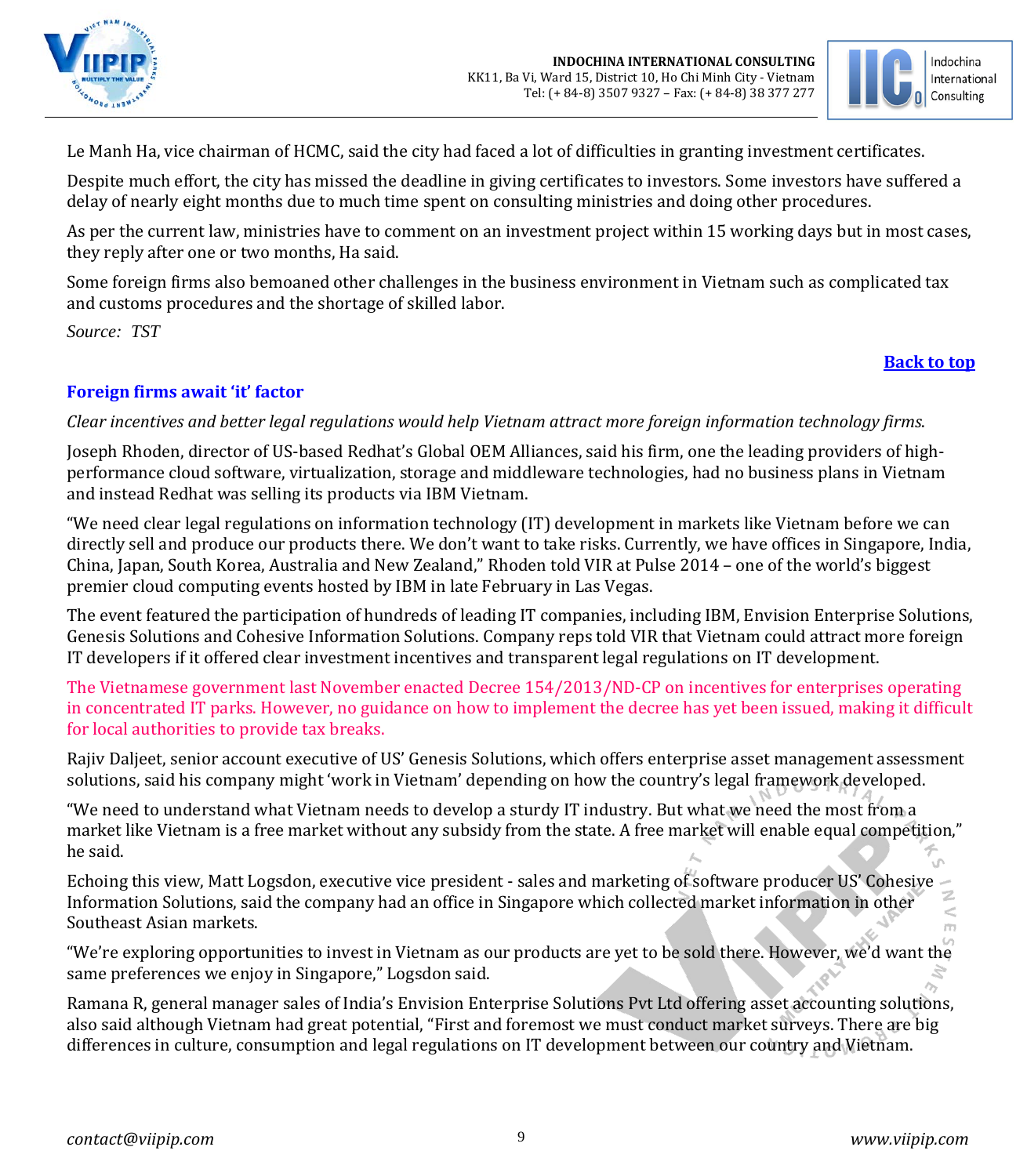



Foreign investors would most importantly need transparency and good intellectual property right protection when they do business in any market."

It seemed that IBM remained the most committed to investing in Vietnam.

"For 2014 and beyond, we have set a target of introducing additional new technologies to help local clients. Vietnam is one of the first countries that IBM has chosen for government, telco and banking solutions. We're helping increase competitiveness and compliance with international industry standards," said IBM Vietnam's general director Tan Jee Toon.

IBM Vietnam has been working with Vietnam's government and partners to support organisations, and banking, transportation and food industries as part of the IT giant's 'smarter planet' projects to help businesses reduce investment and operational costs while protecting the environment

*Source: VIR*

#### **Back to top**

## <span id="page-9-0"></span>**Over 700 IP projects cancelled**

*Over 700 projects in local industrial parks (IPs) have seen investment licenses withdrawn or halted operations due to financial problems, according to results of an inspection into IPs and economic zones (EZs) announced by the government website chinhphu.vn.*

Of the figure, 161 projects have seen investment licenses revoked with the total invested capital of nearly VND4.8 trillion and US\$260 million and 203 projects have halted operations worth nearly VND5.2 trillion and US\$386 million, according to the report conducted by the National Steering Committee for the Development of IPs and EZs.

In addition, 343 projects could not be developed due to financial problems. The total number of projects accounted for around 10% of the total number of IP and EZ projects.

Currently, in the nation's development master plan, 31 IPs have been part of the area developed while the entire area of the other 176 IPs, mostly in the Red River Delta, has not been developed.

After the Government decided to eliminate seven IPs out the master plan, local authorities have proposed canceling 25 more IPs with the total area of over 5,100 hectares in 13 provinces and cities as they have been located near rice growing land or central city areas.

Meanwhile, local authorities have suggested adding 51 IPs into the master plan, covering 18,500 hectares in 20 provinces and cities. IPs have also sought approval to revise areas, of which 10 IPs have asked to expand their area by nearly 2,000 hectares while 26 IPs have proposed to revise down their total area by nearly 2,800 hectares.

In the near future, the results will be submitted to the Government as the foundation to adjust IP development plans in each locality.

Members of the steering committee have also given suggestions for incentives and policies for IPs and EZs, focusing on tax, land and investment incentives for industrial clusters and high-technology issues.

Speaking at the meeting evaluating the situation of IPs and EZs, Deputy Prime Minister Hoang Trung Hai, head of the National Steering Committee for the Development of IPs and EZs, said that the results will be a foundation for development of industrial clusters. The report will also help local authorities to deal with specific difficulties in<br>planning, environment, land and investment incentives of each project. planning, environment, land and investment incentives of each project.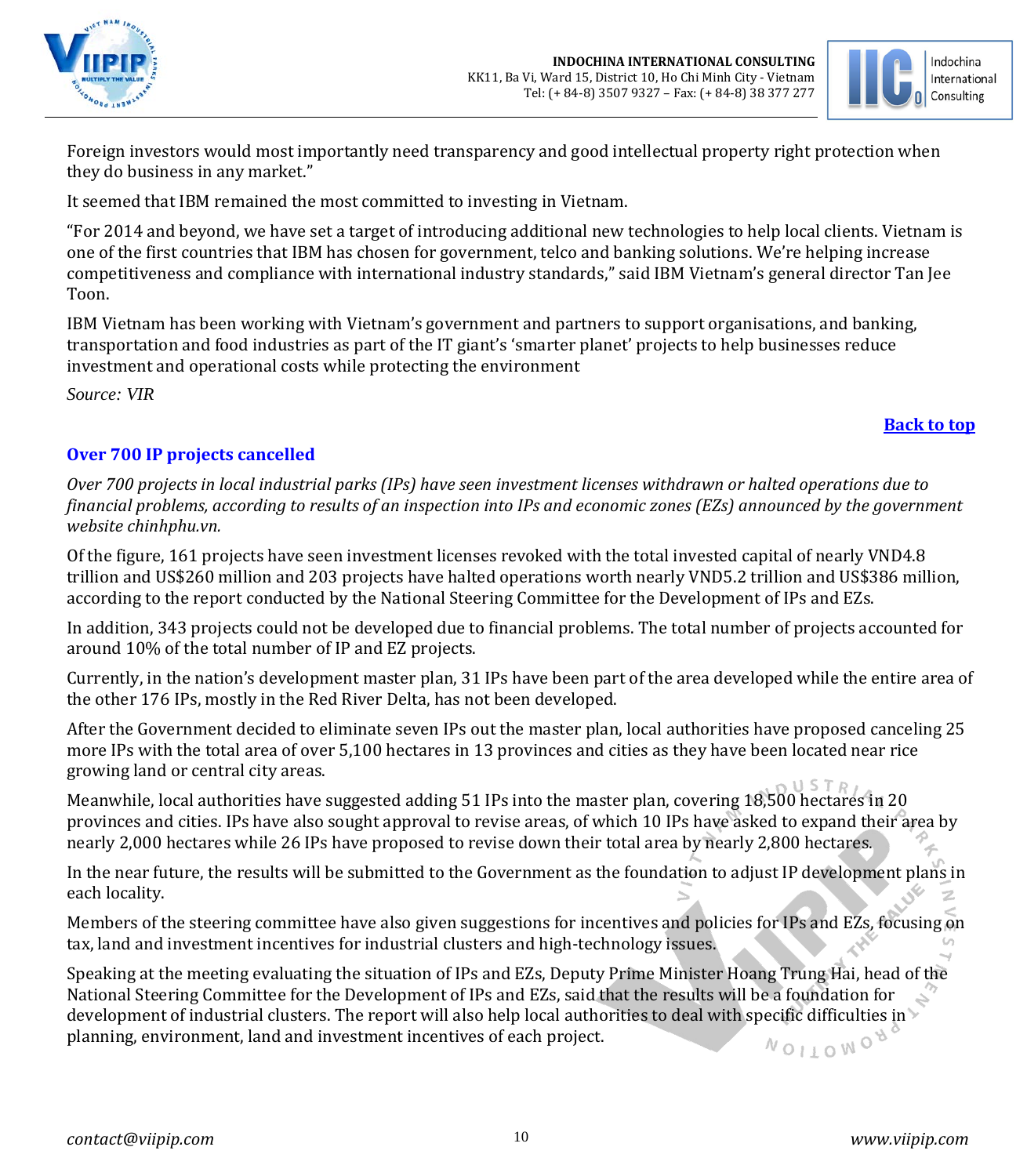



However, Hai warned of low occupancy ratios in IPs and ineffective management model and inspection. The steering committee was told to make a deeper evaluation of IPs and EZs and suggest solutions before submitting reports to the Government in the future.

Hai also asked the ministries of Planning and Investment, Industry and Trade and Construction to join hands with local governments in punishing violations and speeding up slow projects

*Source: VNNet*

#### **Back to top**

## <span id="page-10-0"></span>**B.Braun aims for big expansions**

*German leading healthcare product maker B.Braun is making mammoth investments in Vietnam, considering the country a strategic manufacturing base for its global supply chain.*

Jonathan Catahan, general director of B.Braun Vietnam, said the compound investment capital of the firm in Vietnam would surge to \$270 million within seven to nine years with most of the investment made within the next two to three years.

After more than two decades in Vietnam, B.Braun has two medical plants in Hanoi's Dong Da and Thanh Oai districts. The firm is to invest an additional \$50 million in the second stage of its plant in Thanh Oai this year, raising the total investment for this plant to \$94 million.

When the second stage of its third plant, also in Thanh Oai, comes into operation by 2016, total investment in the two plants in Thanh Oai will increase to \$191 million. B.Braun Vietnam produces healthcare products such as infusion solutions and devices, IV cannula, sutures, surgical instruments, value added drugs and clinical nutrition.

B.Braun has subsidiaries in 60 countries including China, India and Japan. Vietnam is the firm's second biggest manufacturing base in Asia, following Malaysia.

Vietnam, where B.Braun claimed it held the largest domestic market share, is obviously key for the firm given the country's 90-million population, surging demand for high quality healthcare, rising disposable income and the government's increased attention to improving the public and private healthcare systems.

Last year B.Braun recorded \$72 million in sales turnover of which 48 per cent came from the Vietnamese market and 52 per cent from exports. But B.Braun expected its export ratio to climb to 70-90 per cent in the future, reflecting Vietnam's increasing importance in the firm's global supply chain. Vietnam's increasing importance in the firm's global supply chain.

"That's why we are working on a very tight schedule for the new projects, because any delay would mean interruptions to our global supply network," said Catahan, who has been with B.Braun for 28 years.

B.Braun's Vietnam-made products are exported to Europe, the US and Asia. "Asia is a very fast growing region which will grow even faster from 2014, 2015. That's why we need products to sell to all other countries in Asia," Catahan  $\overline{z}$ added.  $\,<\,$  $\Gamma\Gamma$ 

Meinrad Lugan, a board member of B. Braun Melsungen AG, said that B.Braun Vietnam is "a real success story".

"B.Braun Vietnam is profitable and the firm here is capable of financing most of its new investments from its cash flows," Lugan told VIR while attending B.Braun's ceremony to unveil its Thanh Oai medical plant expansion project last week.

B.Braun currently employs 991 staff, with its workforce set to grow by another 1,300 when the new projects come on line. Lugan said the quality of Vietnam's labour force was a major driving force of B.Braun's large investments in the country, and not cheap labour costs.

 $\omega$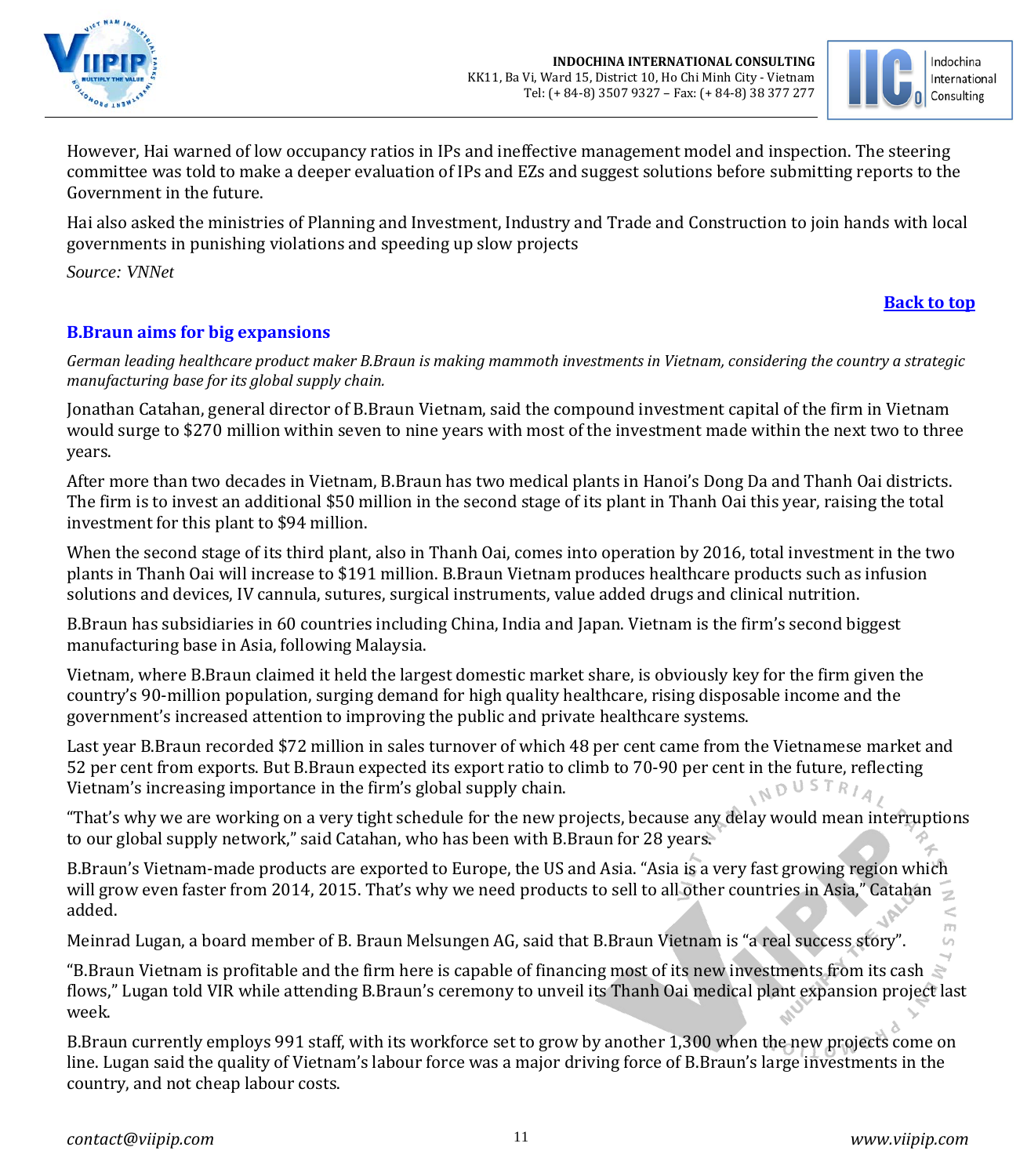



B.Braun is now intensifying efforts to train and recruit qualified engineers and technicians to pursue its investment expansion inspirations. The firm is collaborating with Hung Yen University on a technical industrial apprenticeship programme and working with Danang University on bio-technology training.

B.Braun's executives said investment-related approval procedures and exchange rate stability were among the issues of biggest concern for B.Braun when executing its projects in Vietnam.

*Source: Vietnambreakingnews*

#### **Back to top**

#### <span id="page-11-0"></span>**TPP impacts on livestock breeding sector from expert view**

*The Trans-Pacific Partnership Agreement (TPP) which currently involves 12 countries is expected to assist local livestock breeding sector with luring more foreign investment, but it appears hard to make this come true in the context foreign imported food flowing into Vietnamese market.*

Figures from Ministry of Planning and Investment's Foreign Investment Agency show that as of December 15, 2013 there were a total 501 foreign direct investment (FDI) projects in agro-forestry-fisheries worth \$3.35 billion in total committed capital but representing only 1.5 per cent of the country's total FDI capital.

Of this \$3.3 billion, investments into animal feed accounted for a lion's share of more than 94 per cent while over 4 per cent of the capital was in breeds and merely 1 per cent was in animal husbandry, according to Ministry of Agriculture and Rural Development (MARD) statistics.

While livestock breeding is less charming to foreign investors, foreign stock has flowed into Vietnamese market.

Last year, Vietnam imported 167,000 cows and 96,000 tonnes of poultry, irrespective of tens of thousands of cows imported into Vietnam via shared borders with Laos and Cambodia and poultry volumes illegally entered Vietnam through borderlines with China, according to figures from MARD's Animal Husbandry Department.

At present, cattle imported into Vietnam from Australia, New Zealand and ASEAN members incurs 5 per cent tariff while fresh or frozen cattle meat bears 7 per cent tariff. With the ratification of the TPP hopefully within this year the tariff will fall to zero per cent, facilitating the presence of more foreign stock and food in the Vietnamese market.

"The livestock breeding sector would be at disadvantages following ratification of the TPP. For example, after TPP ratification made-in-Thailand chickens would be shipped to Vietnam and sold at cheaper prices compared to local ones since we have to import most from breeds to food and veterinary drugs for the sector," said Nguyen Phuong Thanh, chairman of Asia-Pacific Import Export Joint Stock Company.

Animal Husbandry Department deputy head Tong Xuan Chinh added that besides TPP, Vietnam is about to sign a string of free trade agreements (FTA) under which many made-in-Vietnam items will more easily enter relevant foreign markets.

In return, some foreign food will have more chance to ramp up presence in Vietnam and in the livestock breeding  $\Gamma\Gamma$ sector cattle and poultry food of foreign origin will get the first tickets.  $\cup$ 

"To survive competition right in the home ground, the [animal husbandry] sector needs to restructure, focusing on some key products only," said Chinh.

"It is enough time for us to change if we start right from now. We shall only develop advantageous products like pork and poultry. Besides, a shift from individual fragmented farming into farm-based and enclosed model and lower feed cost is a must," Chinh noted.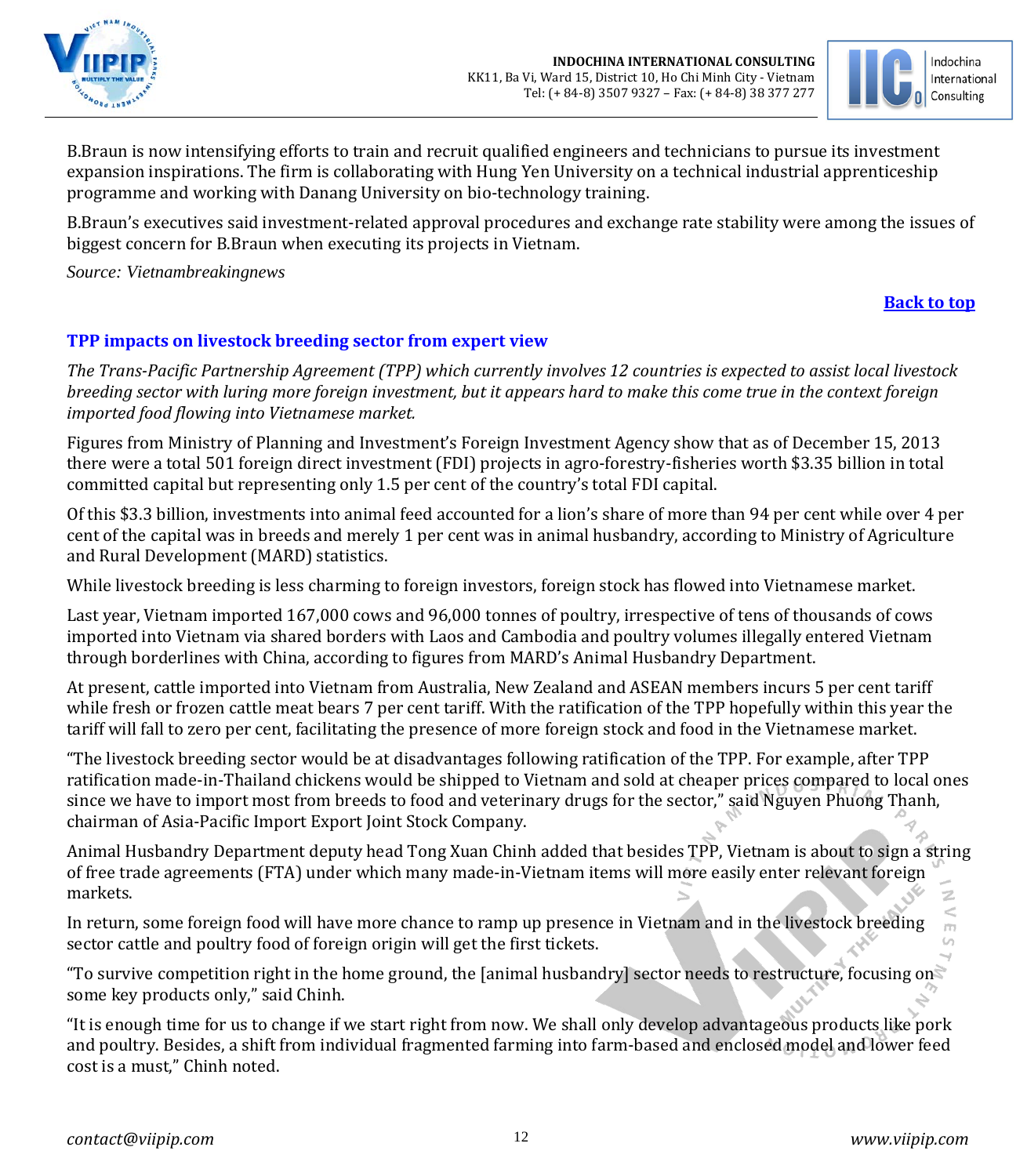



Economic experts were concerned Vietnam's livestock breeding sector could hardly compete with foreign players in the home ground on the back of tariff removal following TPP ratification.

From other angle, chairman of Vietnam National Animal Husbandry Association Nguyen Dang Vang said international integration would entail opportunities for the sector to lure more foreign investment.

The four areas the animal husbandry sector urgently sources investment are processing industry, cow raising, breed production and equipment manufacture serving farm-based breeding of cattle and poultry, Vang noted.

From the part of firms, they said doing business in this field is two risky though there is still room for development.

Besides, it is not easy to benefit from investment incentives. Accordingly, in 2010 the government enacted Decree 61/2010/ND-CP providing incentives to stimulate businesses to invest in agriculture and rural development.

However, until present agricultural sector projects enjoying the incentives have only accounted for less than 1 per cent of total project numbers.

"That was because the procedures to enjoy these incentives remain complex. Lack of state budget to execute incentive policies is another issue," Chinh said. In late 2013, the government enacted Decree 210/2013/ND-CP amending Decree 61/2010/ND-CP with more preferences to agricultural sector investors.

The decree was hoped to fuel investment into agriculture, particularly livestock breeding in the upcoming period.

Source: VN+

#### **Back to top**

## **\$73.9 million ODA loan to expand southern hydropower plant**

*Vietnam and Japan recently signed a \$73.9 million ODA loan agreement to expand the Da Nhim hydropower plant in the south.*

According to the Japan International Cooperation Agency, the ODA donor to the project, the objective is to increase the output of the plant particularly at peak times by installing an additional power generator.

The loan will go toward civil works and equipment necessary to expanding the plant's current 160 megawatt capacity as well as consulting services. Da Nhim hydropower plant started construction in 1959 with reparations from Japan to Vietnam and started operations in 1964.

In 1997 a Japanese ODA loan supported renovations to the plant's deteriorated transmission and conversion facilities.

Because of the history of the Da Nhim plant, Vietnam has high expectations for further support from Japan. According to JICA, letters of invitation for consulting services will be issued this month and the new facilities are expected to be put into service in August 2016.

According to the Seventh National Power Development Master Plan (2011-2020), the government plans to add nearly 50,000 megawatts to the national grid by building new power plants.

The southern area of Vietnam alone will need an additional 23,735 megawatts by 2020.

*Source: VNN*

## **Back to top**

NOILOWO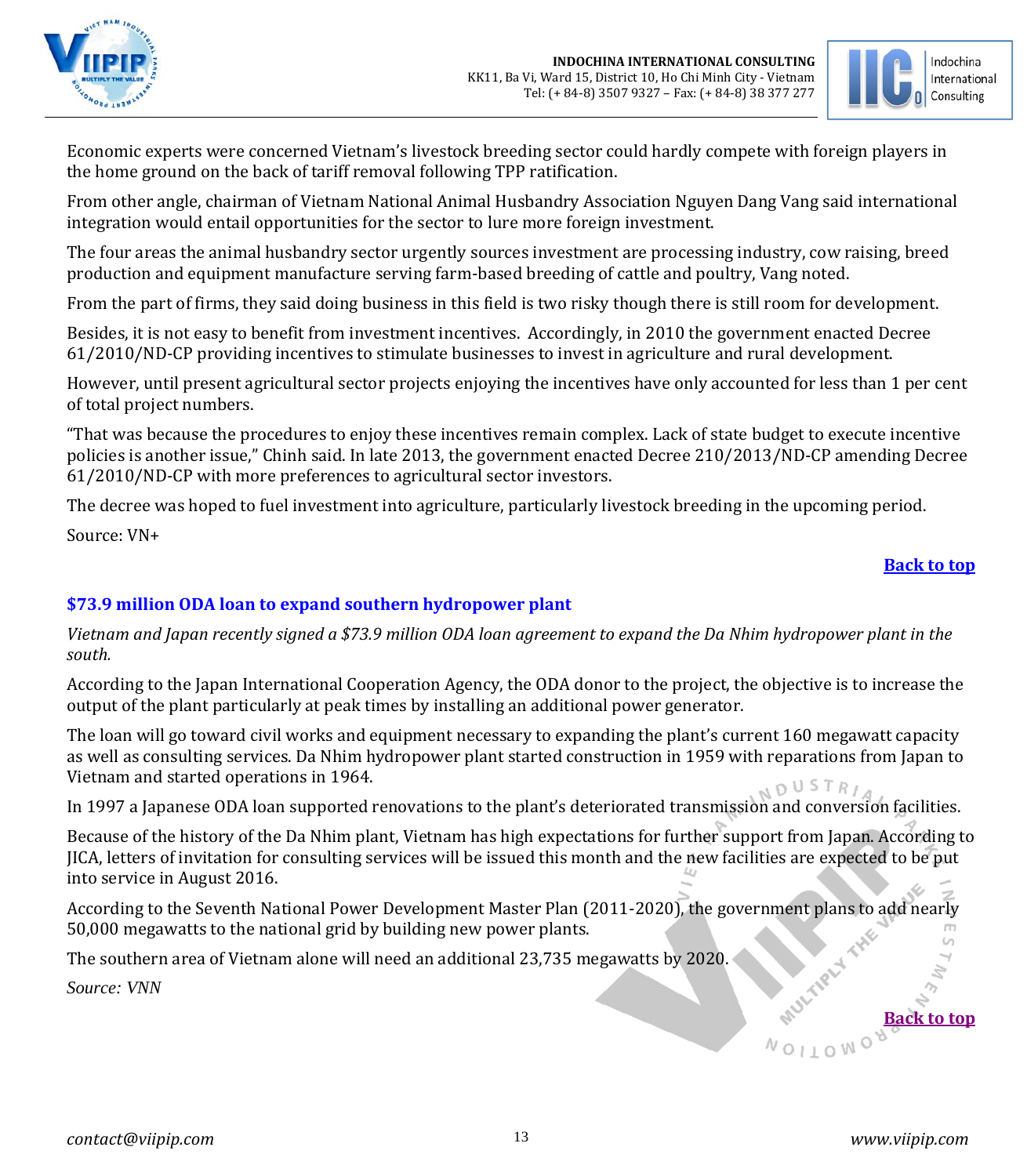



#### <span id="page-13-0"></span>**Japanese firms remain optimistic about Vietnam growth**

*One of every three Japanese companies operating in Vietnam reported losses, reported the Japan External Trade Organization (JETRO).*

In a report released in Hanoi on Monday, JETRO said 25.6 per cent of Japanese firms operating in Vietnam saw losses last year, a 6.1 per cent increase compared to the previous year with 19.5 per cent. Around 60 per cent of respondents reported profits.

"This means that one in three Japanese companies operating in Vietnam are reporting losses," said Atsusuke Kawada, head of Hanoi's JETRO office.

Regional countries see similar results with 60-70 per cent of Japanese firms reporting profits. Thailand holds 72.4 per cent, Indonesia 64.8 per cent, and China 60.7 per cent. These results are considered solid amid a difficult global economy.

According to Kawada, the report showed export processing enterprises outperformed others with only 19.4 per cent reporting losses while the rate for enterprises in other sectors was 32.8 per cent.

"The reason for greater inefficiencies in enterprises not operating in export processing zones are likely to be focused on the domestic market as Vietnam's economy faced low consumption troubles in 2013," Kawada explained.

In fact, not only Japanese but also Vietnamese and other foreign invested enterprises (FIEs) operating with export advantages have greater returns. Vietnam's economic growth reached 5.42 per cent last year, partly due to high export growth and a total value of \$132 billion. Among FIEs operating in Vietnam, Japanese firms contributed up to 60 per cent of the total export turnover for the foreign invested sector.

Kawada said that in the coming time Japanese firms would continue to emphasize export processing.

"For Japanese enterprises, Vietnam's advantages are not only cheap labor but also its export strengths compared to other ASEAN nations," he added.

The JETRO report also showed that up to 33.9 per cent of Japanese respondents considered export processing the main business activity in Vietnam. This rate is significantly higher than Thailand's 3.8 per cent, Indonesia's 8.8 per cent, China's 7.8 per cent and Malaysia's 12.3 per cent. This also means that not many Japanese firms focus on the domestic market.

According to JETRO, Japan is the single largest foreign investor in Vietnam with over 2,000 projects valued at \$34.6 billion. Last year alone, Japanese investors pledged \$5.7 billion to the country.

A recent survey revealed that up to 70 per cent of Japanese investors planned to expand their operations. If this comes to pass, Vietnam would overtake regional rivals such as Indonesia, Thailand and the Philippines in the race to lure Japanese investments.

Most of the Japanese respondents placed a high value on Vietnam's growth potential, social and political stability and inexpensive workforce. Many companies plan to build more factories in Vietnam and expand operations outside major industrial parks

<span id="page-13-1"></span>*Source: VNN*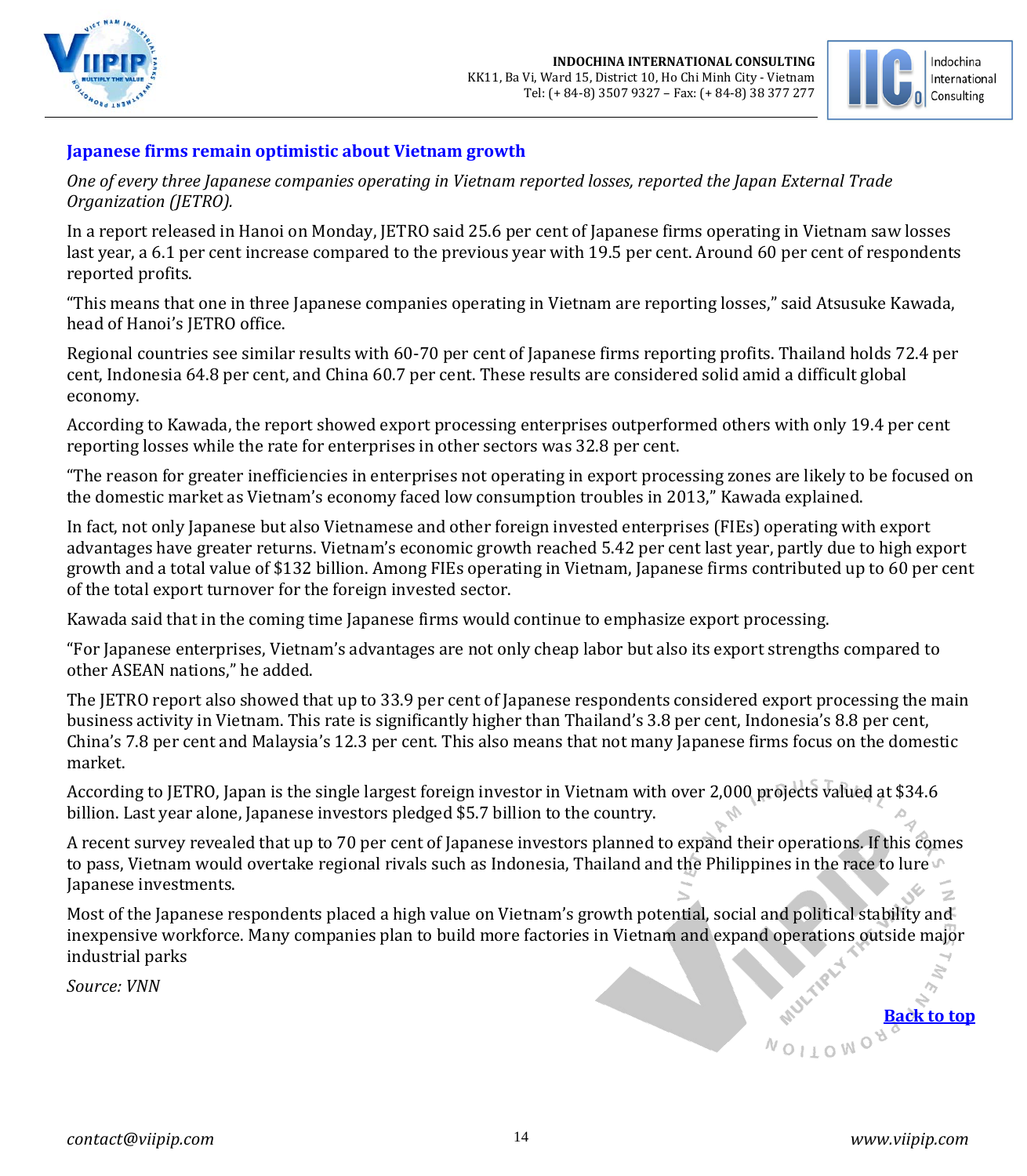



#### **Few provincial decisions on investment incentives get beyond limits**

*Last year saw few provincial governments deciding to offer greater incentives for investors than permitted by law to attract new capital, according to experts of Vietnam Provincial Competitiveness Index (PCI) 2013.*

Edmund Malesky, lead researcher of PCI 2013, said the spirit of moving beyond the regulatory restrictions among provincial authorities to fuel growth has been waning. This used to help Binh Duong, Dong Nai and Binh Phuoc provinces gain impressive growth but it was on the wane.

Speaking to the Daily at a ceremony held in Hanoi City on March 20 to publicize the PCI 2013 report, Malesky mentioned reform breakthroughs in the past, such as handing over land to farmers without prior permission from the central Government, which helped the nation pass through tough periods.

Creativity is still out there but at a slower pace, he said.

Malesky noted a number of local governments have made information about land and land use much more accessible.

Dau Anh Tuan, a member of the research group, noticed another breakthrough, saying Ninh Thuan Province's government has established a 'one-door' office, thereby allowing investors to visit one place to get everything done.

However, Tuan said it is not easy to run the model as it heavily depends on local government. "I'm afraid this model would continue to be in place when present leaders take up new jobs," he said. According to the report, provincial authorities have reached limits in simple reforms such as issuing business registration certificates and processing market entry procedures. In many localities, it takes investors just one day to get an investment certificate.

Vu Tien Loc, chairman of the Vietnam Chamber of Commerce and Industry (VCCI), said that while the easiest reforms have been almost exhausted, the reforms that are deemed as most difficult have remained undone.

Nearly 10 years ago, 33 provinces and cities offered investment incentives beyond regulatory limits set by the central Government to lure investors but central authorities prevented them from doing that, he said.

Speaking at the announcement of the PCI report, business executives expressed concerns over the issue, saying the active and pioneering spirit of provincial authorities in favorable treatment towards the private sector has declined steadily since 2007.

They said they were concerned that the private sector has yet to enjoy a level playing field. Enterprises having connections with local authorities, especially joint stock companies and those whose leaders used to be state officials, often have priority to gain access to land and capital, and win contracts. often have priority to gain access to land and capital, and win contracts. HAM

*Source: TST*

## <span id="page-14-0"></span>**Vietnam becomes world's third biggest rubber producer**

*Vietnam has surpassed Malaysia and India to become the world's third biggest rubber producer, according to the latest statistics released early this month by the Association of Natural Rubber Producing Countries (ANRPC).*  $\cup$ 

The country produced 1.043 million tons of natural rubber in 2013, an increase of 20.8 percent from 863,600 tons a<br>year earlier, as shown by figures ANRPC announced on March 4.<br>It was the first time Vietnam's rubber output year earlier, as shown by figures ANRPC announced on March 4.

It was the first time Vietnam's rubber output had surpassed the 1 million ton millstone.

The Southeast Asian country ranked fifth in the 2012 ranking.

**Back to top**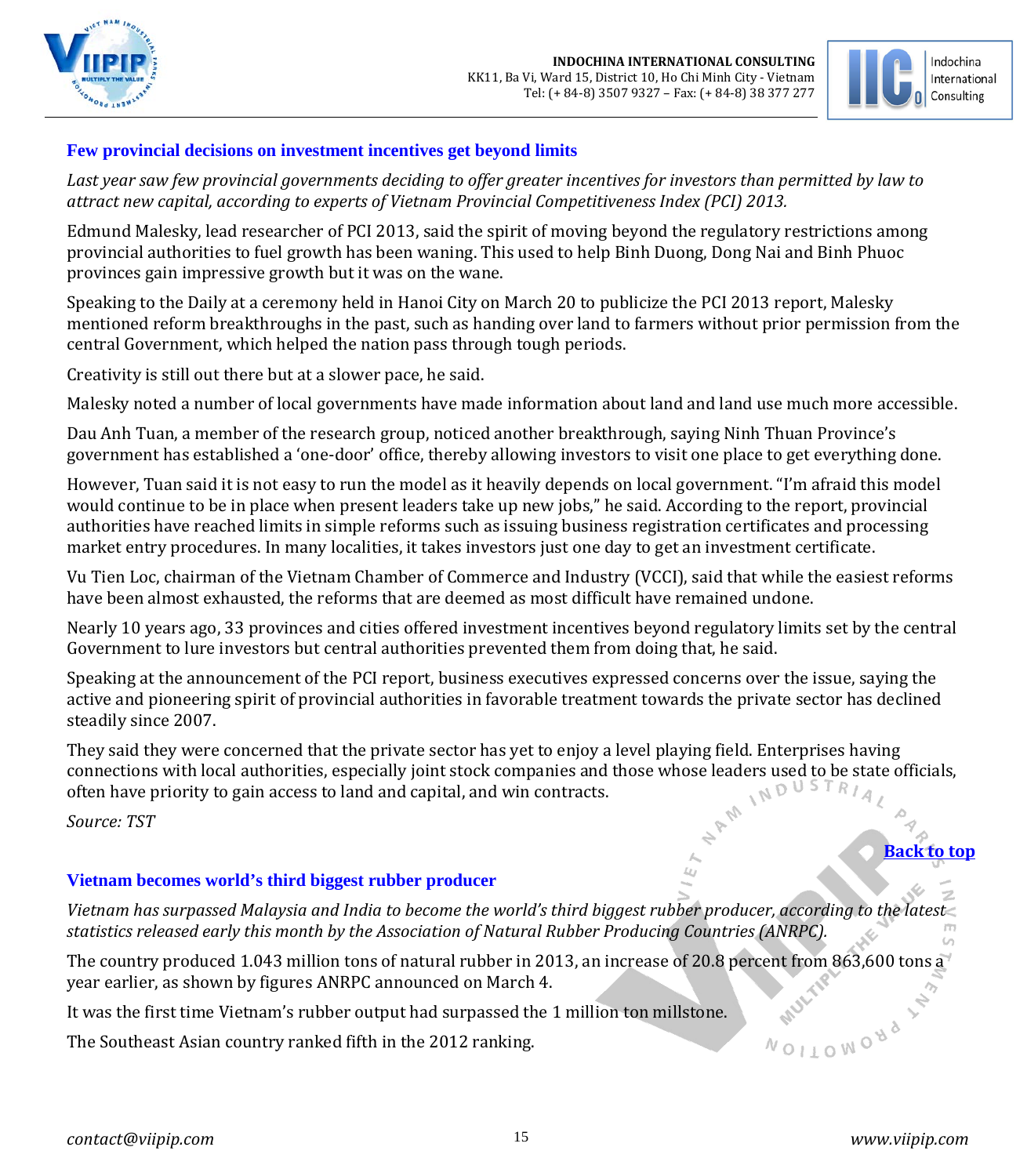



China stood at number four on the 2013 list of the world's biggest rubber producers as it made 856,000 tons of natural rubber last year, an increase of 7.7 percent.

Malaysia, which ranked third in 2012, saw a decrease of 11.1 percent as the country only produced 820,000 tons of rubber in 2013, slipping to sixth place in the ranking while India ranked fifth as it yielded 849,000 tons of rubber, a 7.6 percent drop.

## **The South Asian country was placed fourth on the 2012 list.**

The ANRPC figures also indicate that among the nine biggest rubber producers, India, Malaysia, and Sri Lanka witnessed a decrease in rubber production while Vietnam and China saw a surprise increase.

According to India media, the country's rubber production sharply declined during the 2008-2013 period, which led to its relegation on the list and caused a rubber supply shortage, forcing the South Asian country to import the substance in the 2013 – 2014 season. Indian authorities said that their rubber production was only 1,813 kg per hectare in the 2012-2013 season, a decrease from 1,867 kg per hectare in the 2008-2009 crop.

*Source: ND*

#### **Back to top**

#### <span id="page-15-0"></span>**Van Don to establish special economic zone**

*A conference on special economic zones will be held in the northern province of Quang Ninh this week to prepare for the development of the model in Vietnam.*

Do Thi Hoang, Standing Deputy Secretary of the Quang Ninh provincial Party Committee unveiled the plan for such a future zone on the province's Van Don Island in an interview published on the Vietnam Investment Review on March 18

## **\*Why was Van Don selected to be a special administrative and economic zone (EZ)?**

Van Don was selected by the Vietnamese government to develop this special model for following reasons: Firstly, it is the biggest island in the north of Vietnam and is still largely untapped.

Secondly, it has easy access to other economic and political centres in Asia. It is located in a corridor linking China and ASEAN. Its proximity to China, the biggest market in the world, makes Van Don a high potential investment destination. Additionally it only takes 1-4 hours flight from Van Don to regional cities such as Shanghai, Hong Kong, Macau, Shenzhen, Taipei, Tokyo, or Seoul. NDUSTRIA

Lastly, since 2009 the Vietnamese Government has done the necessary preparations to develop Van Don as an EZ, mainly focusing on sea tourism and luxury entertainment. Particularly, the Politburo last year approved a plan to build an integrated casino-resort on the island.

## **\*How would a special EZ affect the socio-economic development of Quang Ninh in general?**

The plan to develop Van Don into a special EZ is a breakthrough economic, policy and management idea. It will be a very attractive place for both domestic and foreign investors. We want to transform it into a dynamic and modern city. It will be a tourism and entertainment centre and a gateway for foreign trade in the north. We foresee it as the driving force of economic growth in Quang Ninh, contributing to the transition of an economy based on agriculture to one of tourism services.

The Van Don special EZ reflects our determination to reform the economic institution of the province. The piloting of an administrative management model will help us resolve the current weakness in management and could be a valuable lesson to the development of future special EZs nationwide.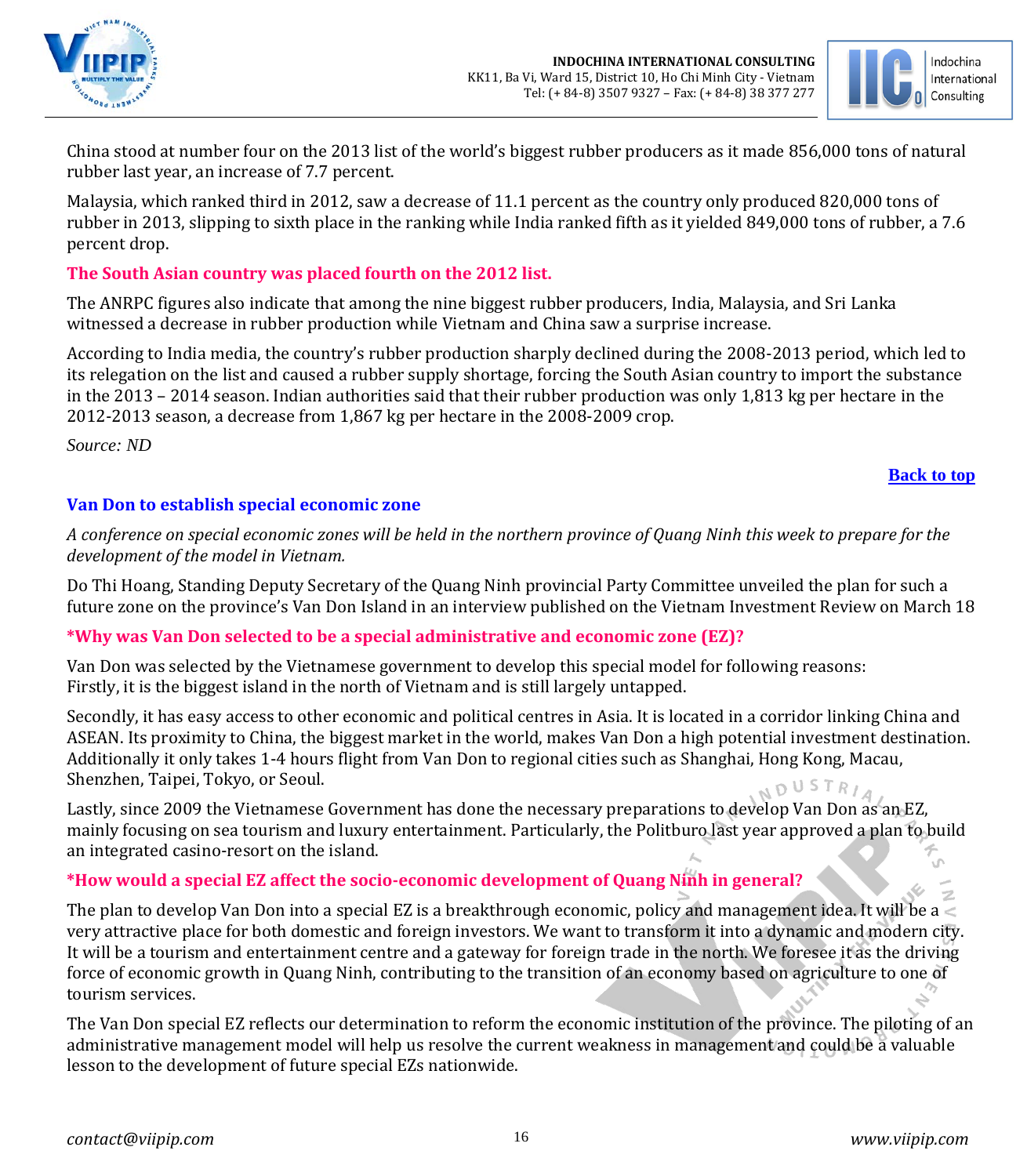



## **\*A special EZ requires different policies, incentives and administrative management. Do you think that managing the zone as a completely new element in provincial leadership will be difficult?**

Successful special EZs around the world got that way because of the particular legal system involved. For Vietnam, this will be a new experience and there will surely be difficulties in the pilot process, but as the National Assembly is preparing a new Law on Special Economic Zones, at our request, we believe this guiding document will support provincial leaders in successfully managing the future zone.

## **\*Earlier you mentioned preparations done by Quang Ninh towards establishing the zone, could you elaborate?**

We outlined three steps in the preparation phase. The first, through 2015, is a time for us to complete the legal framework, administrative structure and select strategic investors for key projects.

The second, from 2016 to 2025, is to finish the infrastructure system and promote tourism and entertainment projects. This phase would also include investment projects in healthcare, finance, and education services.

The last step, from 2026 to 2030 is to complete the EZ and make it effectively operational.

To achieve this goal we have great work ahead. For one, we have to educate people and get the agreement from both domestic and international stakeholders to develop the zone. We must cooperate with other governmental agencies to complete a legal framework, attract talent and improve the quality of human resources. Apart from that, we have to complete the construction of major infrastructure projects like an airport, highway, and marina.

## **\*What do you expect from the conference on special EZs hosted in Quang Ninh this week?**

We want to discuss and get experience from experts and investors and learn lessons from the development of special EZs in other countries. We also want to promote the economic reform of Vietnam to lure more foreign investments to Van Don and other Quang Ninh areas. This is a good chance for us to prepare for the future

*Source: VN+*

## **Back to top**

## <span id="page-16-0"></span>**Samsung puts \$2 bln Vietnam phone plant into operation**

*Korean electronics giant Samsung put their second manufacturing plant, costing US\$2 billion, into operation in northern Vietnam this week, which is estimated to make as many as 9 million mobile phones per month, starting August this year.*

The facility that produces handset devices and parts began running on Monday in Thai Nguyen Province, 70km from Hanoi.

The plant currently employs 5,000 workers and is expected to produce around two million cellphones per month in the next four months and make eight to nine million mobile phones per month from August this year, according to Shim Won Hwan, CEO of Samsung Electronics Vietnam (SEV).

The 67-hectare plant will create around 20,000 jobs, contribute tens of billions of U.S. dollars to Vietnam's annual export turnover, and strengthen the development of the electronics support industry in the northern region, reported ICT News, a local newswire specializing in technology news.

The official operation of the Thai Nguyen plant will lure many satellite firms that produce mobile phone accessories and components and hopefully make the place the world's most well-known mobile phone manufacturing facility, ICT News<br>quoted an SEV representative as saying. quoted an SEV representative as saying.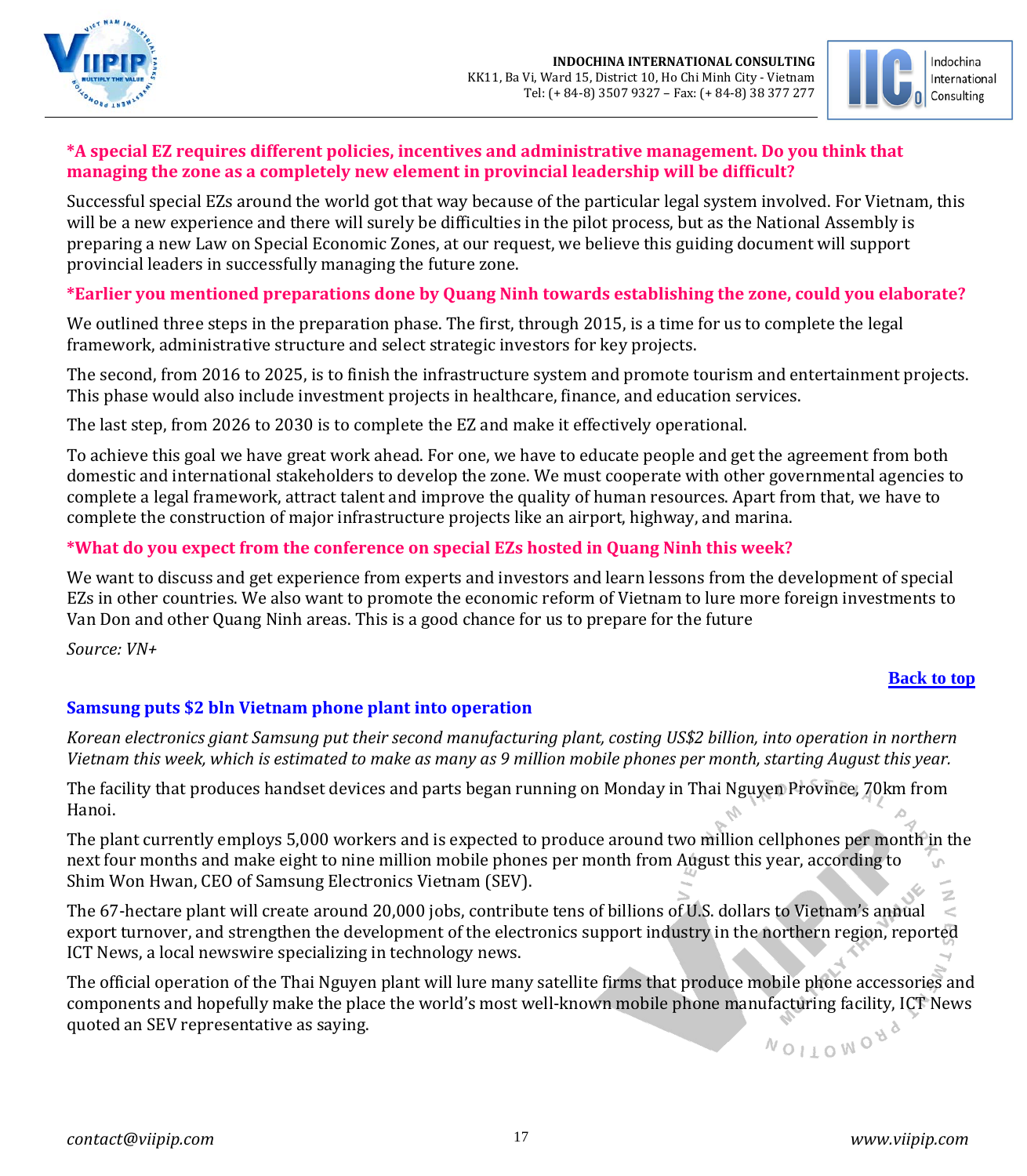



Samsung's first Vietnam manufacturing plant is based in the northern province of Bac Ninh which manufactures around 70 percent of the firm's smartphones on the global market, said Tran Duy Dong, deputy chief of the Agency for Economic Management under the Ministry of Planning and Investment.

Coming on stream in April 2009, the plant employed 30,000 people and made 13-15 million products per month, according to 2013 figures.

It posted a \$12.7 billion export turnover in 2012, Nguyen Van Dao, deputy SEV CEO, said.

A third Samsung plant in Vietnam is scheduled to be inaugurated in August this year, which will send the Korean company's total investment in the Southeast Asian nation to \$5.7 billion.

The project, under construction at a cost of \$1.2 billion, is a chip making factory sitting on a total area of 30 hectares at Yen Binh 1 Industrial Park in Thai Nguyen.

*Source: TTO*

## **Back to top**

## <span id="page-17-0"></span>**Sumitomo penetrates deeper into Vietnam with \$44 mln flour mill**

*Japan's Sumitomo Corporation, which exports some 100,000 tons of wheat supplied by a Melbourne-based subsidiary to Vietnam annually, has announced plans to penetrate further into the Southeast Asian flour processing market by setting up a multi-million-dollar mill outside its southern hub.*

The mill will operate under a joint-venture agreement the Japanese trading house has sealed with CJ Cheiljedang, one of Korea's biggest flour millers. This was reported in a statement released Monday by Emerald Grain, an Australian grain trading company entirely owned by Sumitomo.

The mill broke ground in late February and is expected to commence operations by May 2015, Vietnamese-language economic news website *Saigon Times Online* reported, adding that it is capable of manufacturing 150,000 tons of wheat flour per year for Vietnam and Cambodia.

The facility, named CJ-SC Global Milling and located in Ba Ria – Vung Tau Province, over 100km east of Ho Chi Minh City, is worth US\$44 million and will be equipped with the latest flour processing technology from CJ Cheiljedang, according to the news website.

Sumitomo has a 49 percent share in the facility, Emerald Grain reported.

Vietnam currently imports around 2.5 million tons of wheat per year, mainly for bread and noodle manufacturing, it said. The Australian company also said it already exports close to 100,000 tons of wheat to Vietnam annually through Sumitomo. Sumitomo increased its stake in Emerald Grain to 100 percent last month, *The West Australian* reported.

The Vietnamese facility will also provide "new opportunities for Australian wheat growers," Hideki Hijiya, a Sumitomo official, said in a statement.

"This mill is part of Sumitomo Corporation's plan to build integrated supply chains across Asia and provide new pathways for Australian grain into the market."

Sumitomo will target wheat from West Australian growers to supply the new flour mill in Vietnam while it "has not ruled out investing in local port infrastructure," *The West Australian* said in its Monday report.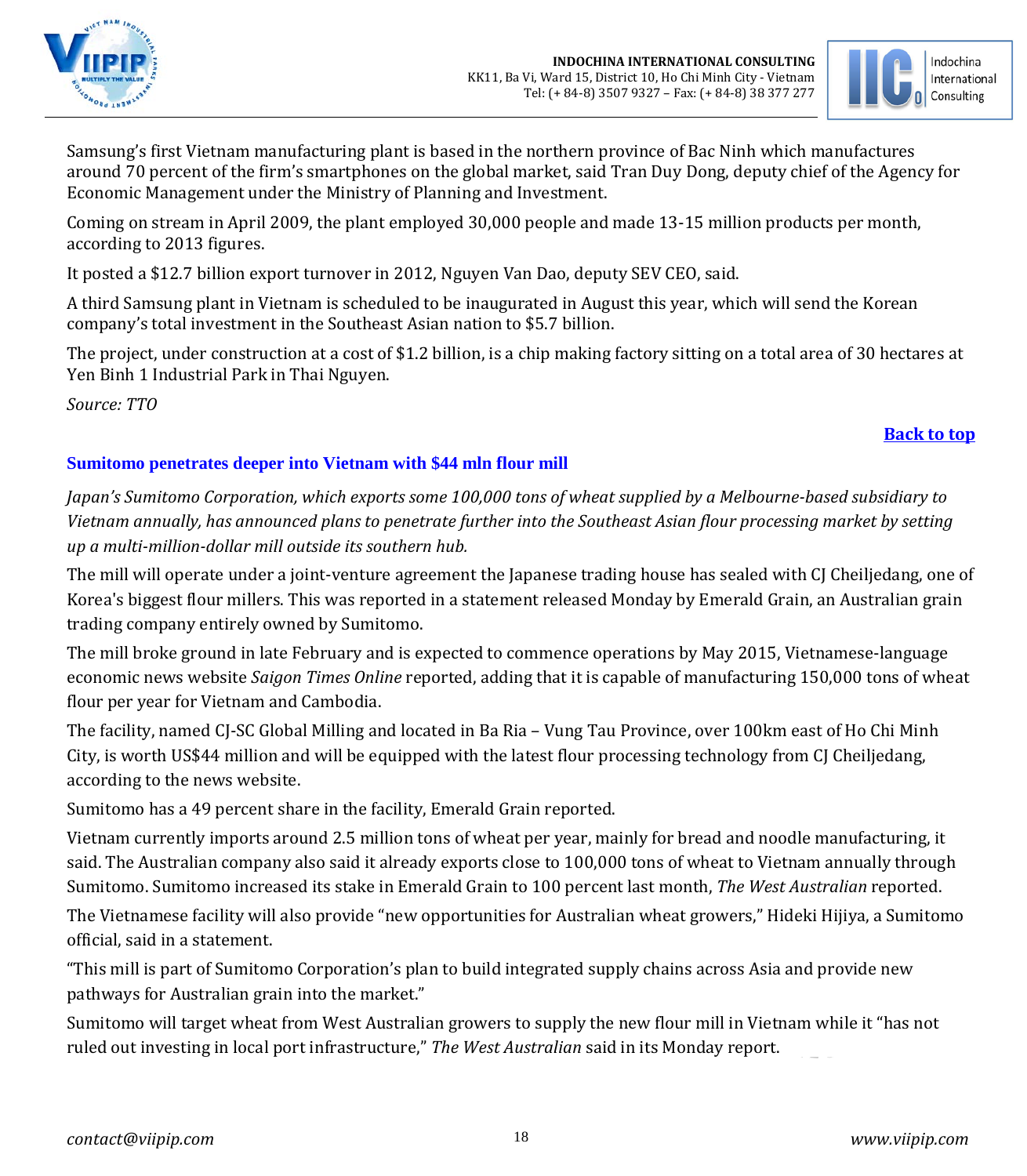



CJ Group first arrived in Vietnam in 1996 and is operating in a wide range of sectors in the Southeast Asian country, ranging from home shopping and cinema operation to logistics and food processing, while multi-faceted Sumitomo has invested in some 20 projects in Vietnam, according to *Saigon Times Online*.

*Source: Vietmaz*

#### **Back to top**

#### <span id="page-18-0"></span>**Amway pours extra US\$25 million into new facility**

*Amway Vietnam Co., Ltd last Friday started work on its second factory in Vietnam at a total cost of over US\$25 million, raising its investment capital here in the country to US\$33 million.*

The new facility will go up at Vietnam-Singapore II Industrial Park in Tan Uyen District in the southern province of Binh Duong. It will cover a total of 54,675 square meters, seven times larger than Amway's first facility in Amata Industrial Park in neighboring Dong Nai Province.

Set for operation early next year, the plant will have three production lines having a combined capacity of 23,280 products, equivalent to US\$200 million per year, and create jobs for over 170 locals.

According to Amway Vietnam, the project is divided into two phases with modern equipment and machinery meeting international standards. The first phase, expected to be up and running in next year's first quarter, will focus on producing Nutrilite food supplement powder and pellets with a majority of materials imported from the U.S.

In the second phase, which is expected to go into operation in 2017, the plant will produce liquid products.

Doug DeVos, President of Amway, said that since it came to Vietnam in 2008, the firm has achieved steady growth here in Vietnam. This is why Amway has decided to continue its long-term investment pledge in Vietnam by building the second plant to meet the increasing demand of consumers, he added.

The construction of the second plant in Vietnam is part of Amway's broader plan to export products made by Amway Vietnam to Southeast Asian countries in the near future.

Amway Vietnam reported sales revenues of over US\$90 million last year and now has over 300,000 direct distributors.

According to Amway, which is known for its direct selling model, the firm has been in Vietnam for only five years but the Vietnamese market ranks 12th among over 100 countries and territories where Amway is present. With the new plant, Amway hopes Vietnam will become one of its top ten markets in 2016.

*Source: Thesaigontimes*

## <span id="page-18-1"></span>**Moving Towards A Leading Software Park**

*At its 13th anniversary held on March 14, Quang Trung Software City Development Corp. honored the best-performing enterprises active in the park over the years and defined ambitious goals for developing the software park into a nationwide chain.*

After 13 years of operation, Quang Trung Software City (QTSC) is now home to 108 information technology (IT) enterprises, with 60 of them local and the remainder foreign. Ten of them are among the leading IT companies in Vietnam, and HP and IBM (the U.S.) and KDDI (Japan) are the three international giants having made their presence felt in the park.

**Back to top**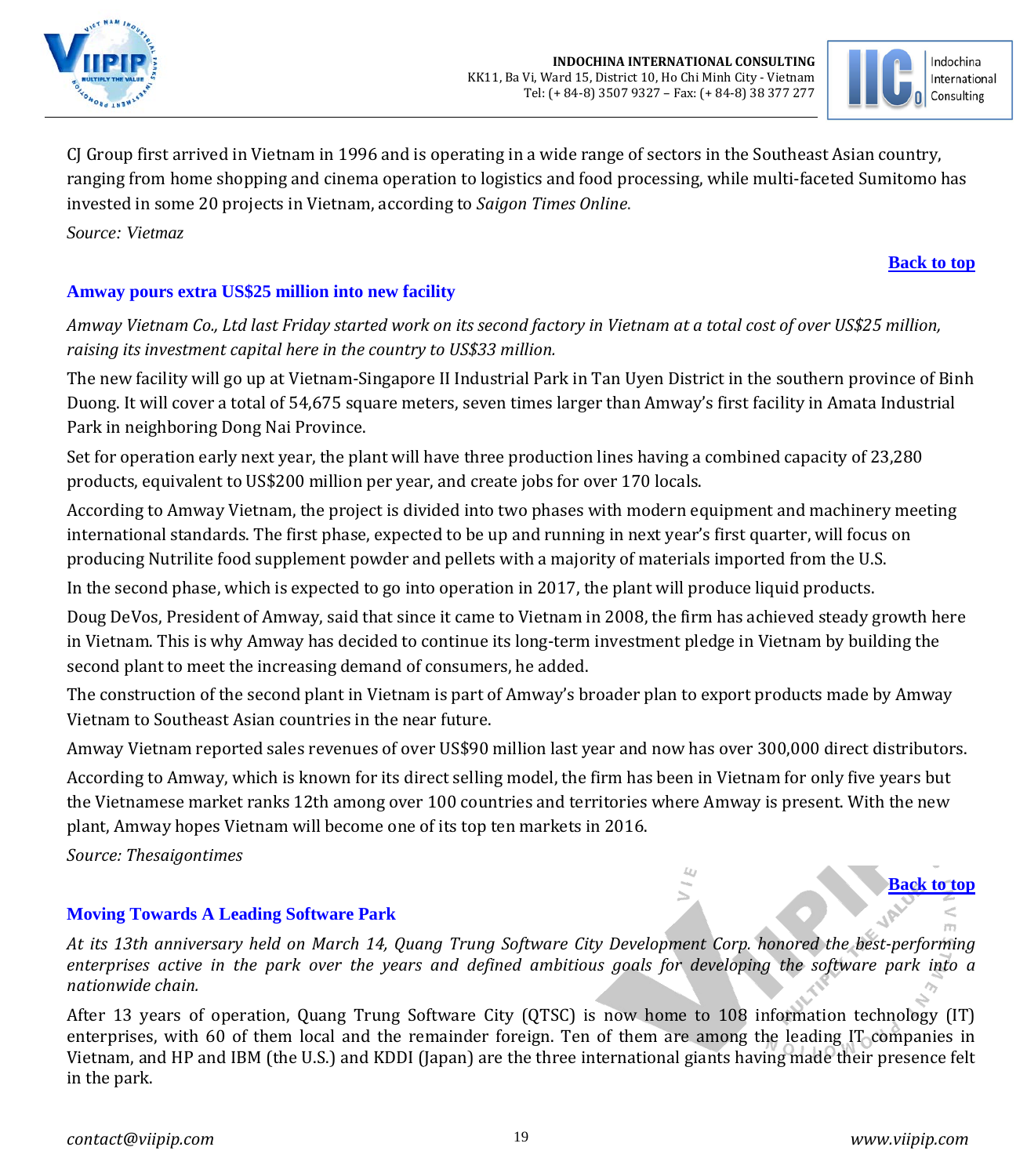



#### **Enterprises and QTSC fare well**

In 2013, most of big companies in QTSC gained annual growth of a strong 30-40%. Some even achieved a growth rate of 60-70%; take Digi-Texx and TMA Solutions for example. Although the global economy in 2013 was still in trouble, Vietnamese businesses specializing in software outsourcing and exporting still saw opportunities in it, especially for partners in Europe, the U.S. and Japan.

In addition, key players in QTSC have focused on research and development (R&D) activities to improve their products. As projects are implemented the demand for human resources for R&D projects and new projects from the U.S., Japan and Europe has risen by 10-15%. It is up to 50% in the case of Japan.

The sustainable development of these enterprises has contributed significantly to the stable development of QTSC. The company has been able to establish its prestige due to tremendous efforts to support firms there. DAS has renewed the ISO 2001:2008 and ISO 27001:2008 certificates to QTSC. Ho My Nin from DAS said that QTSC Development Corp. became the first State-owned enterprise in Vietnam to achieve ISO 27001:2008 accreditation three years ago and was among the first top 20 enterprises receiving the certification in Vietnam.

Last year, QTSC Development Corp. launched its campaign entitled "Full-package office, sharing office" via QTSC Business Center. It connected companies in QTSC with the CEO Club, established the Investors Club, published the "IT products, services and solutions" book, organized free training courses and supported businesses in the software park through its "one-door" service.

#### **Software park chain**

Attending the anniversary, HCMC vice chairman Le Manh Ha said QTSC is a successful software park model. It is a real park offering green foliage, a clean environment and a high concentration of IT enterprises. "QTSC should expand its target clientele to attract more companies into the park, which will help build a software park chain in other cities and provinces that connect to QTSC," Ha said.

Developing the software park chain is also a key task of QTSC Development Corp. this year. The company will continue to carry out the QTSC 2 project in HCMC and similar parks in Lam Dong and Nam Dinh provinces. Moreover, QTSC will continue to back enterprises through its "one-door" service in addition to supporting communication, brand development and community connection, and seeking partners.

QTSC will enhance the quality of the CEO Club and HR Club by introducing new and more effective activities. The company will also strengthen cooperation with local and foreign associations. It will organize promotion trips abroad for IT companies in potential markets in Thailand and Myanmar.

In 2014 and 2015, QTSC is looking to have more companies on the list of Top 100 IT businesses. The number of firms in QTSC is expected to pick up to 115-120, with a majority of them from the U.S., Europe and Japan.

*Source: TOT*

#### <span id="page-19-0"></span>**Hanoi prioritises key industrial products**

*Hanoi needs to have practical and specific solutions to boost its industrial production and exports, Deputy Minister of Industry and Trade Ho Thi Kim Thoa has said.*

"Hanoi is one of the two leading areas in the country in terms of stabilising prices and taking Vietnamese goods to rural areas, but its industrial production and exports are falling. For this reason, practical and specific solutions are

**Back to top**

 $\overline{z}$ 

 $\cup$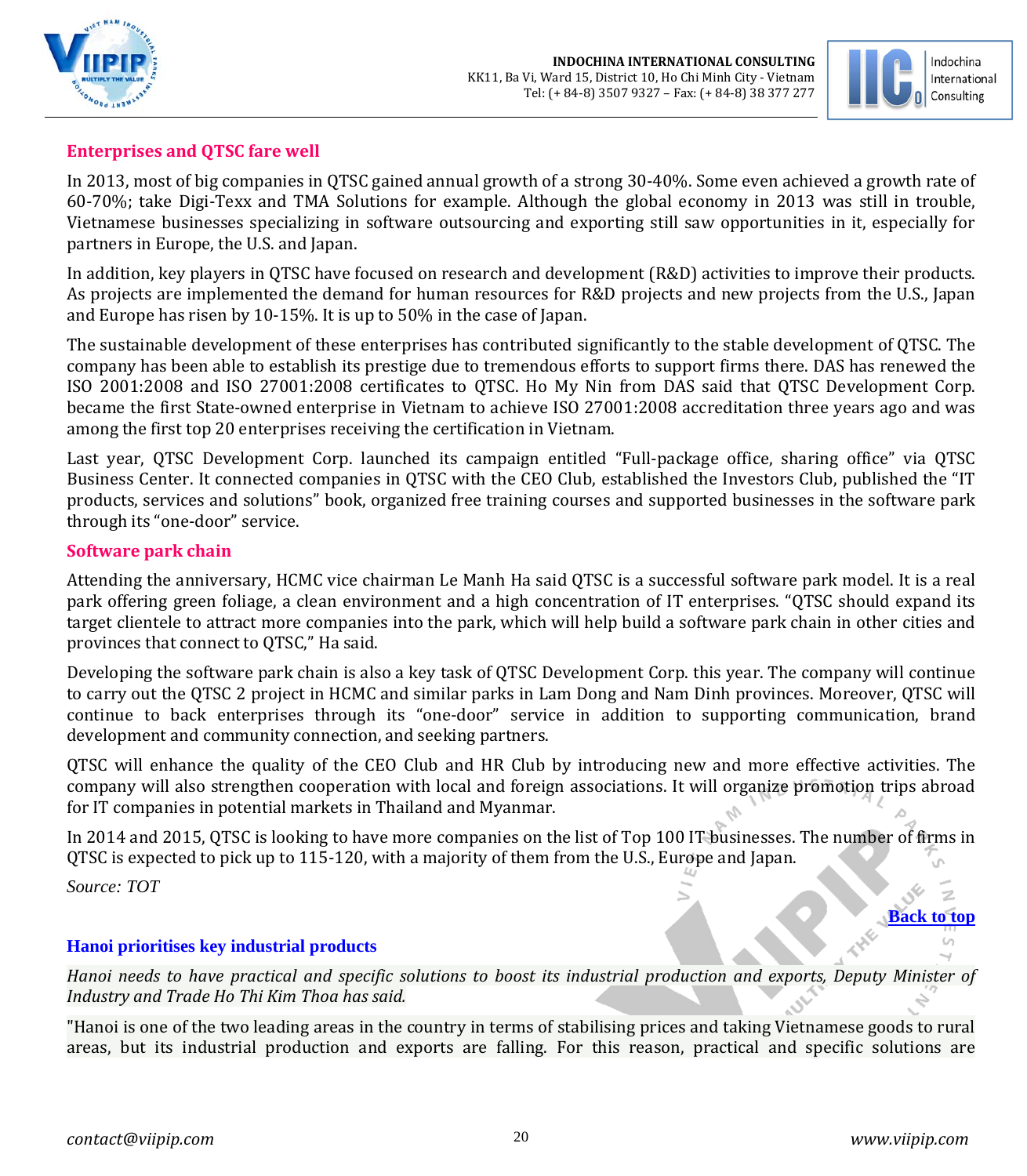



necessary to boost growth in these areas," Thoa was quoted at a recent meeting with the Hanoi Department of Industry and Trade by the ministry's Vietnam Economic Times as saying.

The industry and trade sector in Hanoi maintained a stable growth rate in the first two months of this year, with the index of industrial production (IIP) growing by 2.8 percent, 283 trillion VND (13.47 billion USD) worth of sales and service revenues, and 1.668 billion USD worth of export earnings.

Senior officials from the ministry's departments said that despite efforts, the city's industrial production and exports increased less than the country's average growth.

Director of the municipal department Le Hong Thang said that the city's industrial production will not grow rapidly given the current difficulties. Moreover, most major industrial production plants have been moved to other provinces. It is also difficult to attract foreign direct investment (FDI) in industrial production due to too high land lease prices and other expenses.

Thang asked the ministry to help the city build the Hanoi South Supporting Industry Park (HANSSIP) covering 640 hectares in Dai Xuyen commune, Phu Xuyen district, with a vision to expand to 2,000 hectares in the southern gateway.

It is expected to be the first large-scale urban and supporting industry park in Vietnam and an impetus for the capital's industry and exports to grow robustly in the years to come.

**Representatives from the ministry's departments gave advice in terms of state administration of industry and trade.**

Export Import Management Department Deputy Director Phan Thi Dieu Ha suggested Hanoi promote exports focusing on high-tech products such as electric and electronic appliances to match its high technology direction.

Deputy Minister Thoa said that the city needs to identify sound directions for industrial development and choose development areas.

She said that Vinh Phuc province for example has chosen to only develop high technology. She strongly recommended that Hanoi choose key industrial products and intensively invest in them in order to generate high efficiency.

As for handicrafts and craft villages, the city should widely develop the programme to combine craft villages with tourism. However, Thoa underlined the need to manage the quality of products made in craft villages, while at the same time encourage buyers and visitors to craft villages.

She spoke highly of the city's trade promotion activities, including inviting more than 400 foreign importers to exhibitions and fairs in Hanoi, thus providing opportunities for Vietnamese businesses directly meet them.

She also recognised the city's efforts to strengthen state management in 2013 by drawing up 30 legal documents, while emphasising the need to seriously implement them.

Hanoi's industry and trade sector expected to increase industrial production by more than 8 percent, retail sales up by 20 percent, and export revenues up by 6-7 percent in 2014  $\Gamma\Gamma$ 

*Source: VNS*

 $\omega$ 

NOITOMORD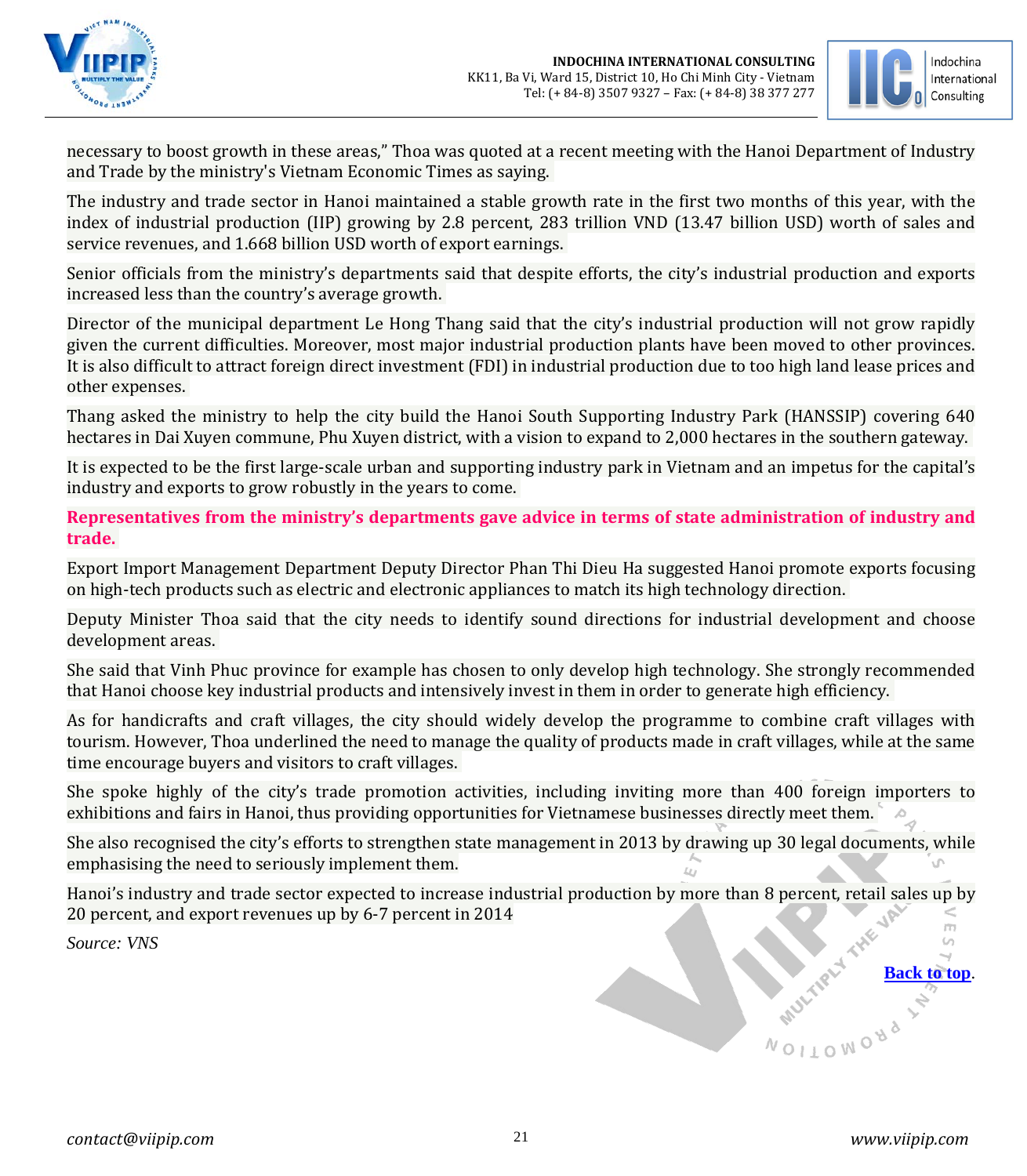



#### <span id="page-21-0"></span>**FINANCE – BANKING**

#### **Cbank to cut deposit rate ceiling to 6%**

*The State Bank of Vietnam (SBV) will lower the deposit interest rate ceiling by one percentage point this coming week as current macroeconomic conditions have allowed it to do so, SBV governor Nguyen Van Binh said Friday during a conference.*

The ceiling will be cut to six percent from the previous seven percent on Monday, Binh added.

First introduced in March 2011, the deposit interest rate ceiling aims at putting a cap on deposit interest so that local commercial banks cannot raise their rates to lure depositors in a so-called "interest rate race" that can destabilize the financial market.

The rate was capped at 14 percent at that time before falling gradually to around seven percent in mid-2013.

The central bank will also adopt a new interest rate level by adjusting many key policy rates next week, as inflation is expected to hover around six percent for the whole year, the governor said at the meeting in the Mekong Delta city of Can Tho.

It will cut refinancing interest and U.S dollar deposit rates from seven percent to 6.5 percent and from 1.25 percent to 1 percent, respectively, the SBV said on its website. All the cuts will be applicable on March 17, according to the website.

The reductions were somewhat foreseen as commercial banks have continuously lowered deposit and lending rates for over a week. Slashing deposit rates helps banks save costs while clipping lending interest is expected to boost loans to the local economy.

The moves began right after Tet (Vietnam's Lunar New Year, ending early February) at many joint-stock commercial banks, with cuts, as noted by the SBV, applicable mainly to short-term deposits (1-2 months long).

The trend has grown in recent days, as many banks have started offering interest reductions to long term deposits (over-12-month loans).

The central bank is committed to setting aside about VND8 trillion (US\$380 million) preferential credit meant for those rice traders who buy grains from farmers during peak harvest seasons under a state-backed rice storage program, designed to keep rice prices from falling, the governor said.

However, local media have reported that rice prices in the Mekong Delta, considered the country's rice bowl, have dropped to some VND3,800-4,000 per kilogram, a record low, given the high volume of harvested rice.

In 2012, Vietnamese farmers broke even at VND4,900-5,200 per kilogram, according to statistics.

*Source: Chao Buoi Sang*

#### <span id="page-21-1"></span>**Shares rise nation-wide on surging investor optimism**

*Stocks continued to advance on both stock exchanges yesterday as traders offloaded shares to sell for profit at the closing session of the HCM City Stock Exchange*.

Bullish investors continued to hunt for shares on growing optimism that the market would continue the uptrend that started about five months ago, led by economic growth-driven factors like interest rate cuts. No  $\Box$ 

**Back to top**

 $\circ$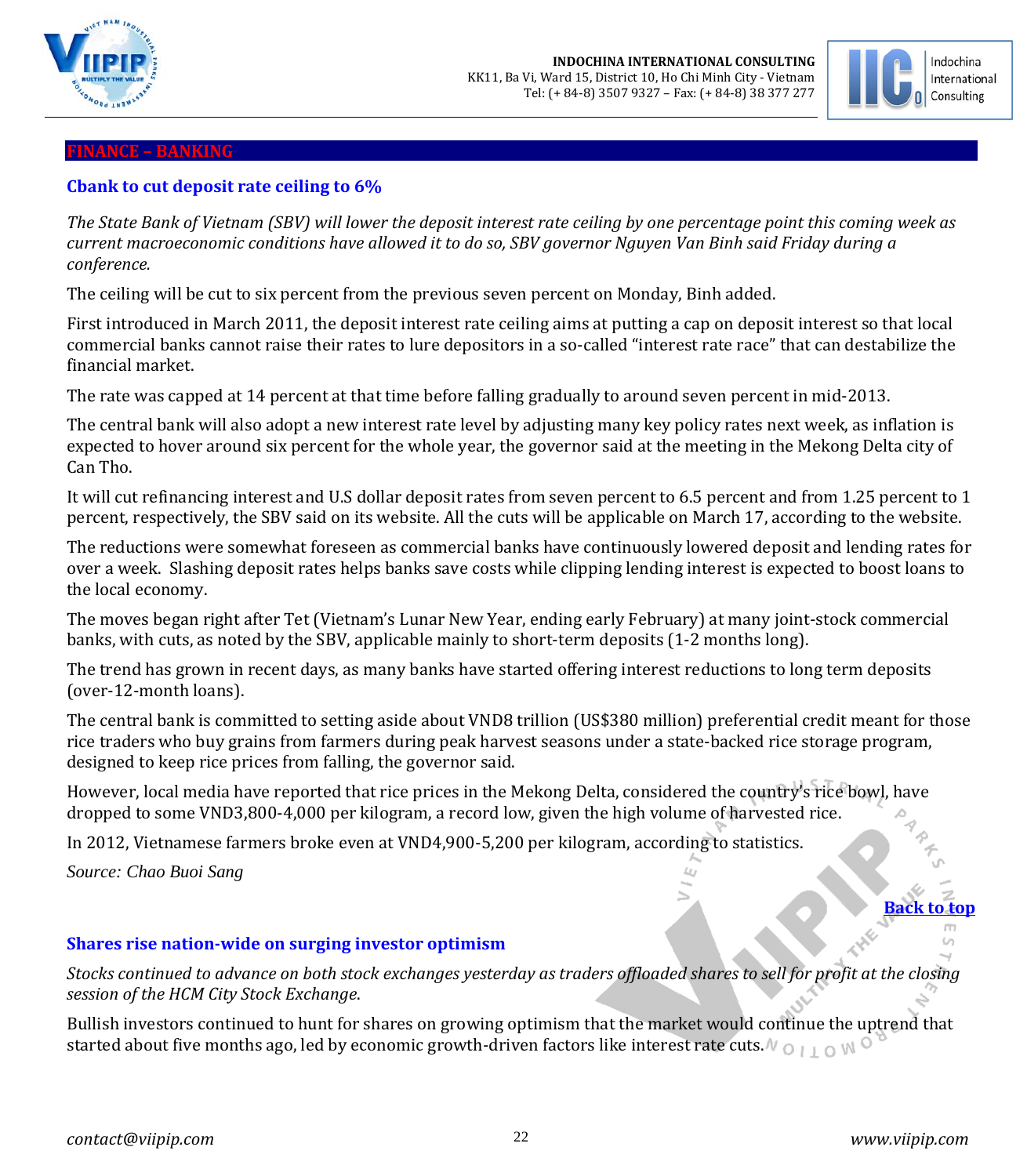



On the HCM City Stock Exchange, the VN-Index added 1.49 points or 0.25 per cent to end the day at 601.75. A total of 229 million shares changed hands yesterday with total trading value worth more than VND5,018 billion (US\$238 million), up 30 per cent from yesterday.

Market breadth was positive on the HCM City Stock Exchange where 157 stocks advanced, 78 tumbled and 59 closed unchanged. The VN30-Index, tracking the southern city's 30 largest shares by capitalisation and liquidity, rose 3.9 points or 0.58 per cent to close at 679.98.

PetroVietnam Transportation Corporation (PVT) remained the most active share with 13.5 million trades, rallying 6.55 per cent to end at VND17,900 per share. This activity was attributed to the fund review of the Market Vector Viet Nam ETF, which decided to increase its holding of PVT last week.

Tan Tao Investment – Industry Group (ITA) came second in market volume with 12 million shares changing hands, slipping 1 per cent to close at VND9,600 per share. It was followed by FLC Group (FLC), which soared 6.5 per cent to stand at VND14,700 on trades of 11.4 million shares. Other big gainers included Vingroup (VIC), Vinamilk (VNM) and Vietcombank (VCB) while shares of Masan group (MSN), Bao Viet group (BVH) and PetroVietnam GAS dropped.

On the Ha Noi Stock Exchange, shares advanced for six days in a row, keeping the market index HNX-Index at a high of three years for another day as increasingly optimistic traders rushed to buy local shares.

Cash continued to be injected into the equity market as bullish traders believed that the market would maintain its upward movement because valuations remained attractive although the stock had gained a lot in the past five months, a stock analyst in Ha Noi said.

The HNX-Index added 0.66 points or 0.73 per cent to close at 90.26 points. The HNX 30 Index, tracking the top 30 stocks, rallied 1.07 points to finish at 185.25 points.

Market breadth was positive on the northern exchange. Among index members, 190 stocks rose, 76 tumbled, 52 closed unmoved and 62 were untraded. Trading volume was slightly changed from yesterday, totalling 138 million shares worth VND1,819 billion , up 20 per cent from the previous day.

Sai Gon Ha Noi Bank (SHB), the most active on the measure with 24 million shares traded, rose nearly 1 per cent to end at VND11,700 per share.

PetroVietnam Technical Services Corporation (PVS), second in liquidity with 15 million shares changing hands, shed 0.7 per cent to settle at VND29,800 per share.<br>Source: VNS<br>Source: VNS 0.7 per cent to settle at VND29,800 per share.

*Source: VNS*

## <span id="page-22-0"></span>**City deposits grow, credit heads south**

*HCM City's total capital mobilization reached VND1.16 trillion (US\$55.18 million) this month, constituting a 1.9 per cent month-on-month or 15.1 per cent year-on-year (yoy) increase, noted the municipal Statistic Office*.  $\Gamma\Gamma$ 

However, the credit growth of the city has been negative at 0.7 per cent.

The deposit records came as a surprise to observers since the city's banks had cut deposit interest rates by the end of February, which was supposed to discourage deposits.

Commercial banks accounted for 56.8 per cent of the total city's deposits, up 18.4 per cent yoy, of which, the deposits in Vietnamese dong accounted for 84.3 per cent, while the remaining 15.7 per cent deposits were in foreign currencies. The State Bank of Viet Nam noted that the increase proved that savings and deposits were favourable investment channels, regardless of the considerably low interest rates.

**Back to top**

 $\cup$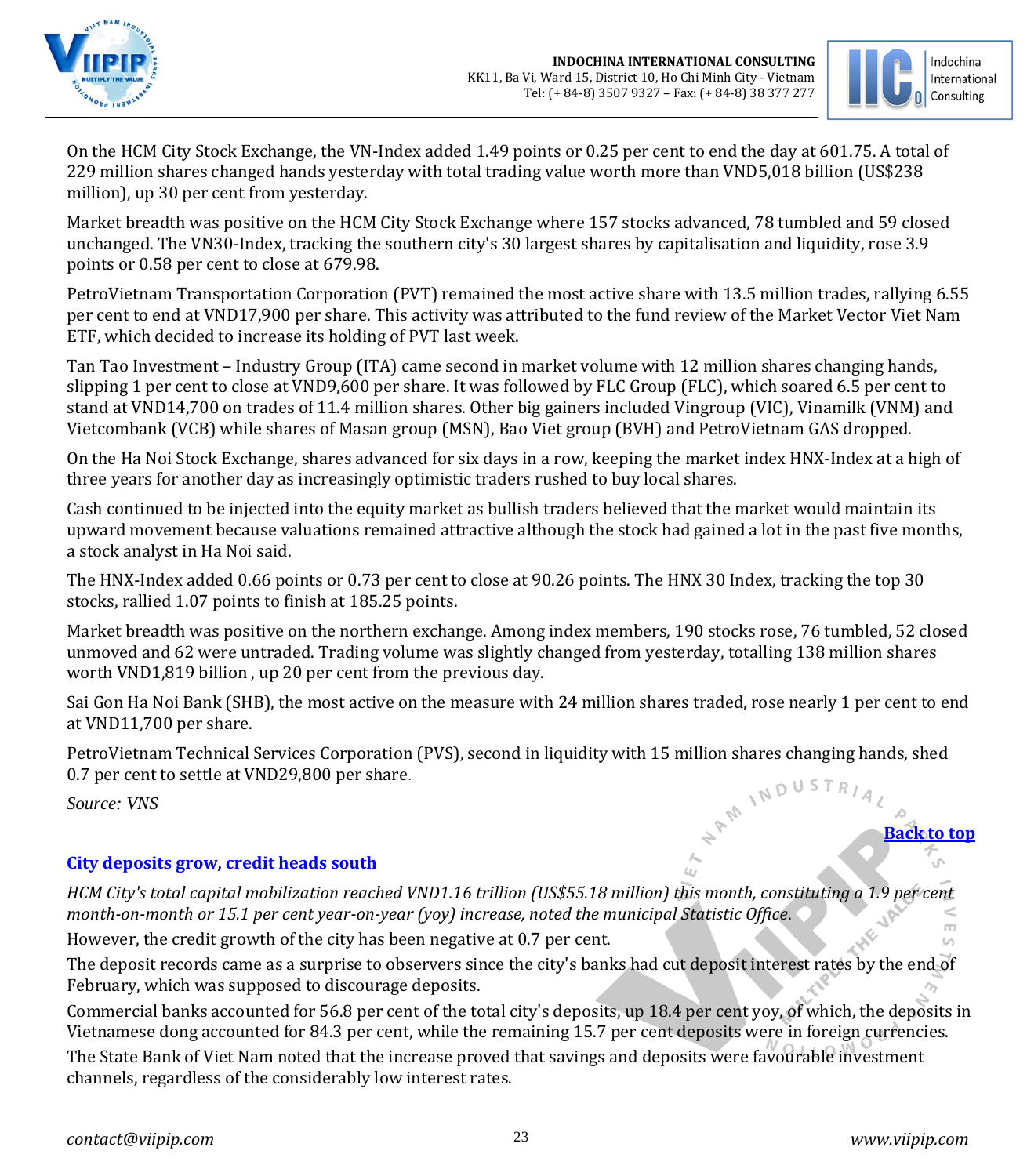



## **According to several banks, although the property and stock markets were warming up, they were not likely suited for amateur investors.**

In the meanwhile, the total outstanding loans in the city fell 0.7 per cent against the end of last year at VND946.3 billion (US\$44.8 million). Loans in the dong accounted for 83.6 per cent, while those in foreign currencies were 16.4 per cent. Short-term loans dominated the basket schedule with 54 per cent.

As of March 13, Viet Nam's credit growth was negative, 1.05 per cent against the end of 2013, and the total money supply increased 2.96 per cent compared to the end of last year. Deposits grew by 1.92 per cent, of which dong deposits were up 2.23 per cent, but dollar deposits were down 0.09 per cent.

The central bank, which insists on targeting a credit growth of 12 to 14 per cent for the year 2014, stated that the negative credit growth was periodically understandable. It is believed that the credit growth will hike in the coming months, especially by the end of the year.

Last Monday, SBV, in a bid to spur economic growth and salvage dying businesses, cut policy interest rates cautiously by 0.5 percentage point. Accordingly, the current refinancing rate is 6.5 per cent, the discount rate is 4.5 per cent, and the overnight rate is 7.5 per cent.

The interest rate cap for commercial dong deposits of less than six-month term was slashed to 6 per cent from 7 per cent. No cap has been set for longer-term deposits. The cap for the USD deposit interest rate was also cut by approximately 0.25 percentage point across the board.

The cap for the privileged lending interest rate has been set at 8 per cent for short-term loans in Vietnamese dong, down by 1 per cent.

*Source: Tri Thuc Tre*/VNN

#### **Back to top**

## <span id="page-23-0"></span>**SBV lowers interest rates on agri-loans**

*The State Bank of Viet Nam (SBV) has reduced maximum interest rates for five priority sectors, including agriculture, export, supporting industry, small and medium-sized enterprises and high-tech firms.*

The new rates, set at eight per cent yearly for short-term loans, is one per cent lower than the previous rate and took effect on March 18. Industry officials have expressed their enthusiasm for the assistance the new rate will provide.

"Enterprises began purchasing rice for storage on March 20. Therefore, the cut in lending rates helped increase rice prices, which had sharply dropped in past days," said Lam Anh Tuan, Director of Thinh Phat Food Co., Ltd. in Cuu Long (Mekong) Delta's Ben Tre Province, as quoted by Nong thon ngay nay newspaper.

Pham Thi Huan, Director of Ba Huan Co., Ltd in HCM City, said she was pleased about the reduction in lending rates. "The cut in lending rates will encourage enterprises operating in the agriculture sectors, such as my company, to invest in modern machinery and apply new technologies along the production line," Huan said.

The lending rates for supporting industries and exports in Viet Nam are still high, compared with rates in other countries, resulting in it being difficult for some domestic enterprises to compete, according to Director of CAFATEX Fishery JSC Nguyen Van Kich. "Therefore, we are still considering further cuts," Kich said.

Lowering interest rates is SBV's attempt to encourage enterprises to take out more loans, and seeks to aid the economy, according to Nguyen Tri Hieu, a banking expert.

However, several enterprises and farmers raised concerns over the procedures required to receive loans.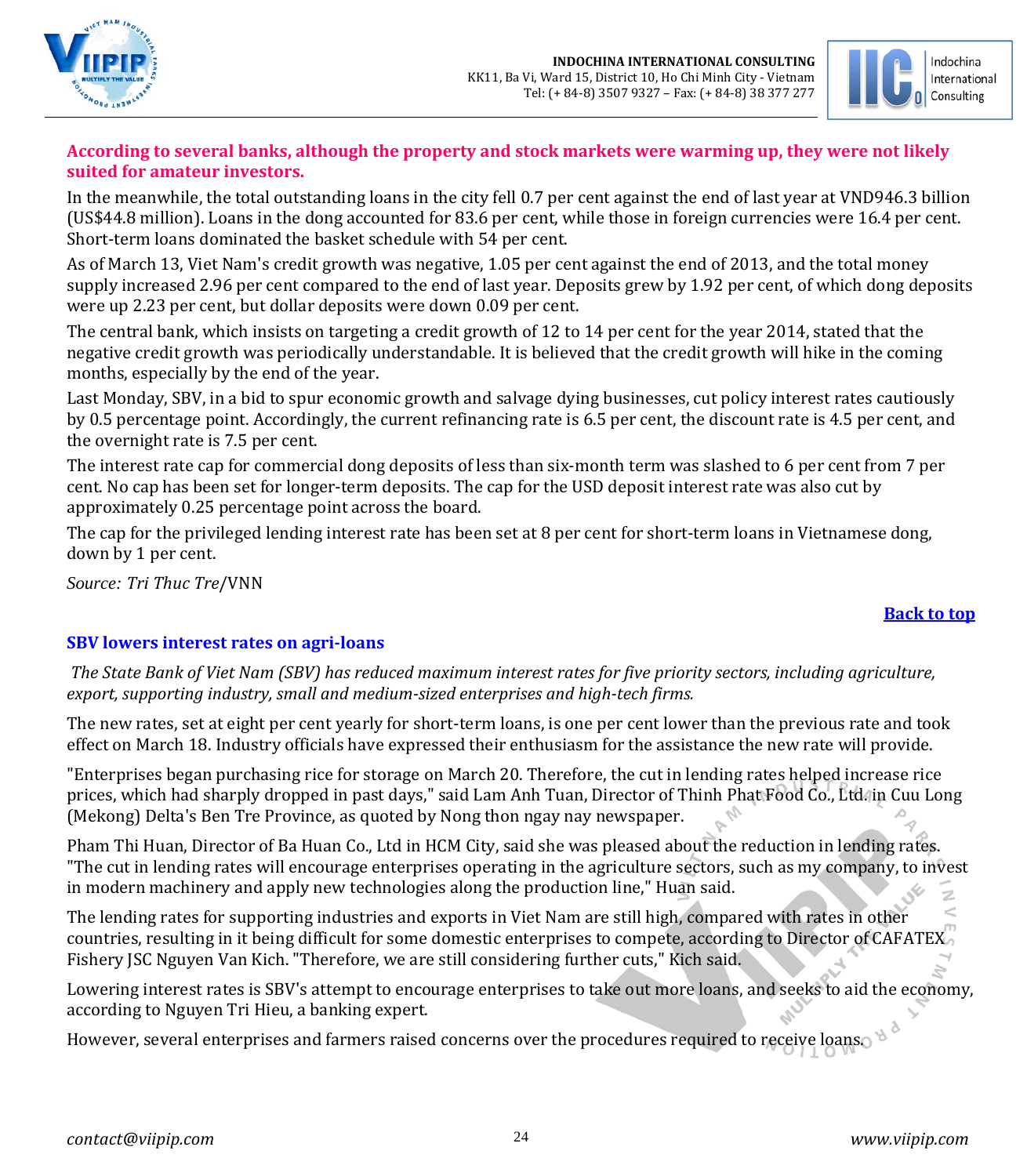



The Government should closely supervise and monitor credit institutions to assure the process to receive loans remains uncomplicated, according to a director of a company trading in rice in Can Tho City.

"The SBV has required that farmers and fishermen seeking loans must submit too many legal documents and procedures, causing farmers and fishermen to find it difficult to receive loans," Deputy Chairman of People's Committee of Hoa Hiep Nam Commune in central Phu Yen Province, Ngo Tan, said.

*Source: KPMG/VIR*

#### **Back to top**

#### <span id="page-24-0"></span>**ANALYSIS – OPINION**

#### **GE expects wind power to soar**

*Though investment in wind power in Vietnam is slow, GE has expressed its belief in Vietnam's wind power industry. Peter Cowling, GE's general manager for renewable sales in the Asia Pacific explains the company's confidence to VIR's Mai Linh.*

**Many investors have registered for wind power projects in Vietnam, but to date only three have been realised with the others holding back until they see more support from the government. Do you think the wind power industry is currently attractive to investors?**

It is increasingly attractive, and some projects already have the right conditions to be attractive to investors. But a modest tariff increase would see a significant increase in investment.

**Is the slow pace of wind power development in Vietnam affecting GE's business plan in terms of renewable energy in the country?**

We are patient. We know Vietnam has many development priorities and has to find the right price for energy and the right way to fund the tariff. We believe a carefully paced expansion of wind energy is in Vietnam's best interests.

**In your opinion, how can private investment in this sector be encouraged?**

Increasing the tariff would make a big difference.

**At the workshop you gave a presentation on selecting the right technology for Vietnam. In your opinion what is the right technology for Vietnam-based wind power farms? Is there any difference in the technology between the Bac Lieu project that GE provided wind power turbines for, compared to say other projects outside Vietnam?**

The right technology would be large rotor, small MW machines to make the most of Vietnam's mid-speed but consistent conditions. These machines will not be unique to Vietnam, though the country will be very fortunate to take advantage of the very latest in wind turbine efficiency and grid-friendly features.

#### **Could you share GE's business plan for Vietnam's renewable energy industry?**

We plan to provide strong support to our clients – to share our wealth of knowledge from installing over 25,000 wind turbines globally. We believe we can help accelerate Vietnam's adoption of renewable energy and help it to avoid the mistakes made by other countries

*Source: VIR*

 $\overline{z}$ 

**NOILOWO** Back to top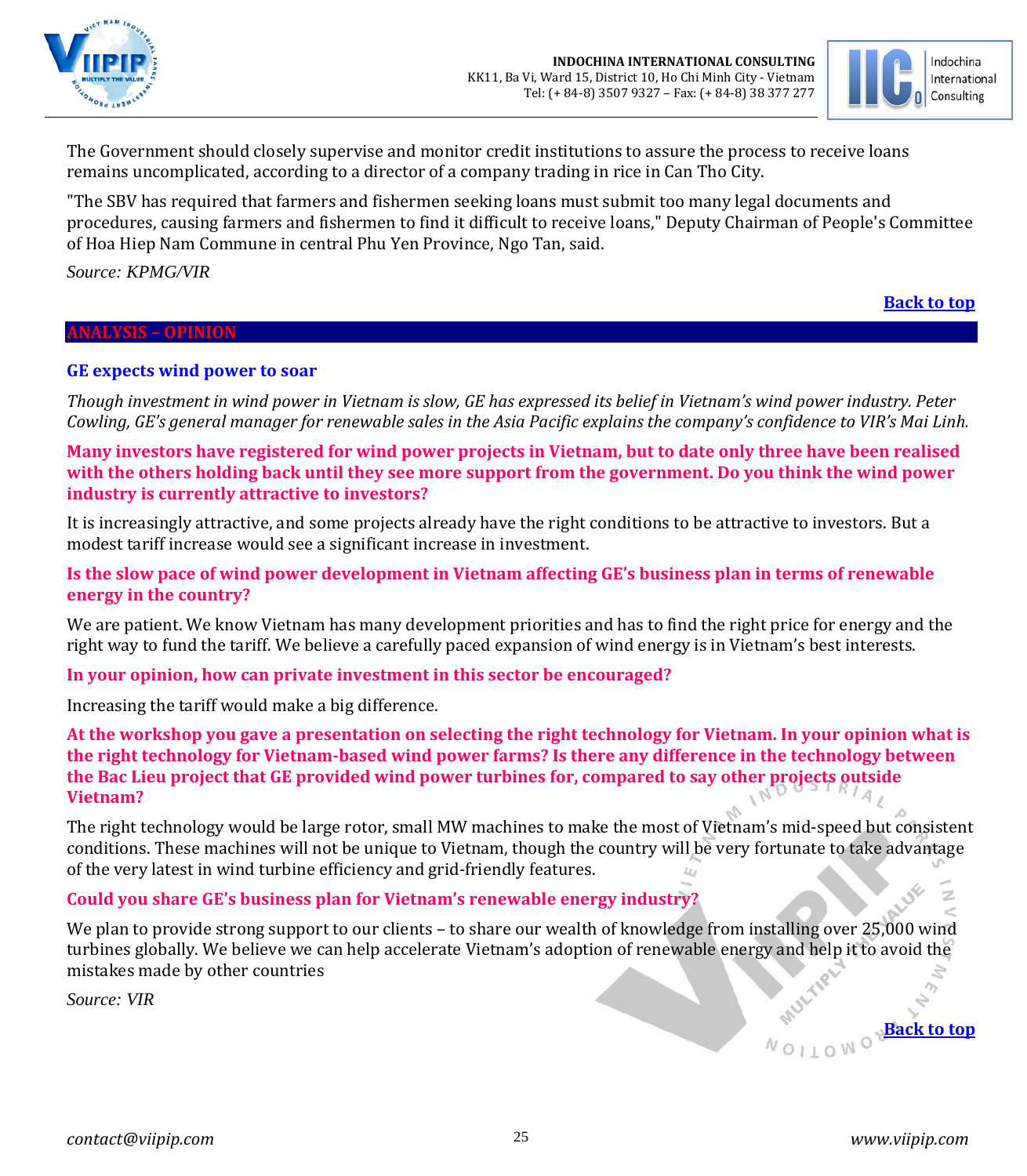



## <span id="page-25-0"></span>**New foreign investor definition clouds draft law**

*Draft amendments to the current Investment Law have raised confusion as, despite clarifying what is meant by the term foreign investor, it no longer clearly identifies the definition of what constitutes a foreign invested company. Law firm Baker & McKenzie (Vietnam) Ltd. partner Nguyen Lan Phuong spoke with VIR's Thanh Tung about this new definition's importance to foreign investors in Vietnam.*

#### **How important is the new definition?**

It appears to combine two definitions provided under the current Investment Law, including "foreign investors" and "foreign invested companies". I note foreign invested company as a term has been removed from the draft Investment Law. The new definition is seemingly designed to address confusion over the term. However, the definition of a foreign investor alone does not fully address the issue, and the removal of the definition for a foreign invested company may create a vacuum. The new definition of foreign investor should be followed by the definition of a foreign invested company to connect all the dots. For instance, in other important laws and regulations concerning foreign investment, in particular Decree 23/2007/ND-CP and its implementing circulars, the trading activities of foreign invested companies, not of foreign investors, are regulated. Even in this draft Investment Law, foreign invested companies are also regulated; without a definition of what constitutes a foreign invested company, all such laws and regulations will become crippled.

Another example, where confusion is already introduced by the new definition of foreign investor is Article 11 of this draft Investment Law. Article 11.2 provides that disputes involving domestic investors are handled by Vietnamese court or Vietnamese arbitration only. Article 11.3 provides that disputes involving foreign investors, foreign invested companies can also be handled by foreign and international arbitration.

First confusion, what constitutes a foreign invested company on the basis of Article 11.3? Secondly, it appears that a company with foreign investment can either be considered a foreign investor or domestic investor, depending on the percentage of foreign capital in such a company. A company with foreign capital of less than 51 per cent is now defined as a domestic investor under the draft law, and therefore disputes among them must be resolved by a Vietnamese court or Vietnamese arbitration only under Article 11.2. This conflicts with Article 11.3.

In brief, the definition of foreign investor should be followed by a definition of a foreign invested company, which no longer exists in the draft Investment Law.

#### **Do you think that this new definition would need to be further improved to ensure the interests of foreign investors are protected when doing business in Vietnam?**

I think the definition of a foreign investor must be followed by the definition of a foreign invested company, which can be an organisation established and operating in Vietnam with foreign individuals or organisations holding at least 51 per cent of the chartered capital, or which can be a partnership that includes foreigners.

The threshold of 51 per cent foreign capital corresponds with the simple majority decision-making threshold in the current draft Enterprise Law, so it is reasonable in terms of corporate governance. A company with 51 per cent or more of foreign capital is actually controlled by a foreign investor (with respect to issues that are subject to simple majority consent), and therefore can be reasonably labelled as foreign invested companies for licensing and statistical purposes.

## **At present, the definition is absent in the existing Investment Law, causing difficulties for local authorised agencies and investors. Do you agree? If so, can you elaborate on this?**

I don't agree. As I said, the confusion and difficulty has been the impractical definition of a foreign invested company, which states that any foreign capital participation would make a company a foreign invested company. The most well-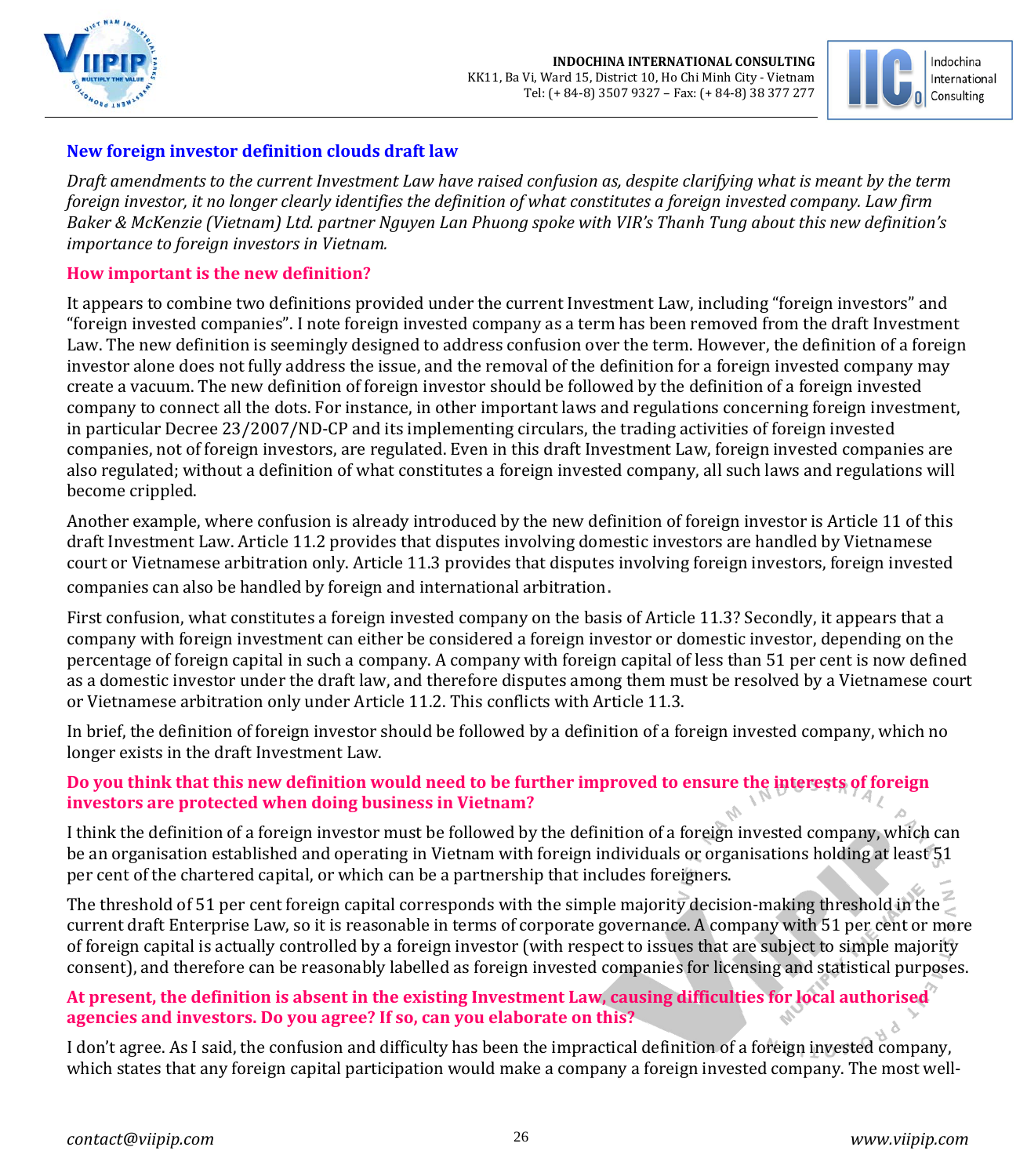



known case is that of the state-owned Mekophar Chemical Pharmaceutical Company, which with just 3 per cent foreign participation, was considered a foreign invested company, and therefore was not allowed to distribute and sell pharmaceuticals in Vietnam. If the foreign participation threshold is raised to 51 per cent in a foreign invested company, cases like Mekophar would be resolved.

#### **What troubles have been caused following the absence of a clear definition of foreign investor?**

The inconsistencies in interpretations and implementation of the laws by the various authorities are the main issue caused by the absence of a clear definition of a foreign invested company. The Ministry of Planning and Investment has cited Article 29.4 of the existing Investment Law in an attempt to define indirectly what constitutes a foreign invested company. However, the Ministry of Industry and Trade treats a company with any foreign capital as a foreign invested company (like Mekophar). These confusions have impeded the growth of foreign investment and of foreign confidence in Vietnam's legal system.

#### **What suggestions can you make for a better Investment Law, regarding foreign investors?**

I would strongly suggest adding a definition for what constitutes a foreign invested company along the lines of that related to foreign investors. A foreign invested company is simply one that is invested by a foreign investor.

*Source: ITPC/VIR*

#### **Back to top**

#### <span id="page-26-0"></span>**Sustainable growth wins FDI trust**

*Vietnam's commitment to macroeconomic stability has paid dividends in terms of attracting interest from foreign investors, writes Tony Diep, managing director and Hawkins Pham, head of advisory, Indochina Capital.*

Vietnam has had its ups and downs as an emerging market investment destination but is quietly coming back into vogue with international investors. The allure of strong macroeconomic fundamentals, large population, expanding middle class and stable socio-political environment have renewed investor interest. Investment regulations have also become more accommodating to foreign corporations and financial investors while the country's economic and political stability have set the stage for better growth.

After a period of macroeconomic instability from 2007 to 2011- years marked by high inflation and rapid currency devaluation - the Vietnamese government shifted from a high growth strategy to instead focus on macroeconomic<br>stability during 2012. stability during 2012.

To stabilize the economy, the government implemented tighter monetary and fiscal policies. In particular, the government reined in loose credit, which was growing at over 30 per cent per annum from 2008 to 2010 down to 12.5 per cent in 2013. Although tighter credit policies led GDP growth to slow from 8.5 per cent in 2007 to 5.4 per cent in 2013, inflation was tamed, dropping from 22 per cent in June 2011 to less than 5 per cent in February 2014. Lower inflation has allowed the government to cut interest rates by a total of 700 bps and has positioned the VND as the most stable currency in the region with only a 1 per cent devaluation since February 2012.  $\Gamma\Gamma$ 

#### **Asia's fastest growing consumer class**

One of Vietnam's greatest benefits is its "Power of One": one common language, one primary religion, one major political party, one contiguous landmass. This homogeneity has allowed for political and social stability - an incredible differentiation vis-à-vis the turmoil present in other Asian countries (e.g. Thailand and Cambodia).

The real excitement however is in the expanding consumer class which puts a spotlight on all consumer-oriented sectors. The Holy Grail for any emerging market is the emergence of a buoyant consumer class and according to the

 $\omega$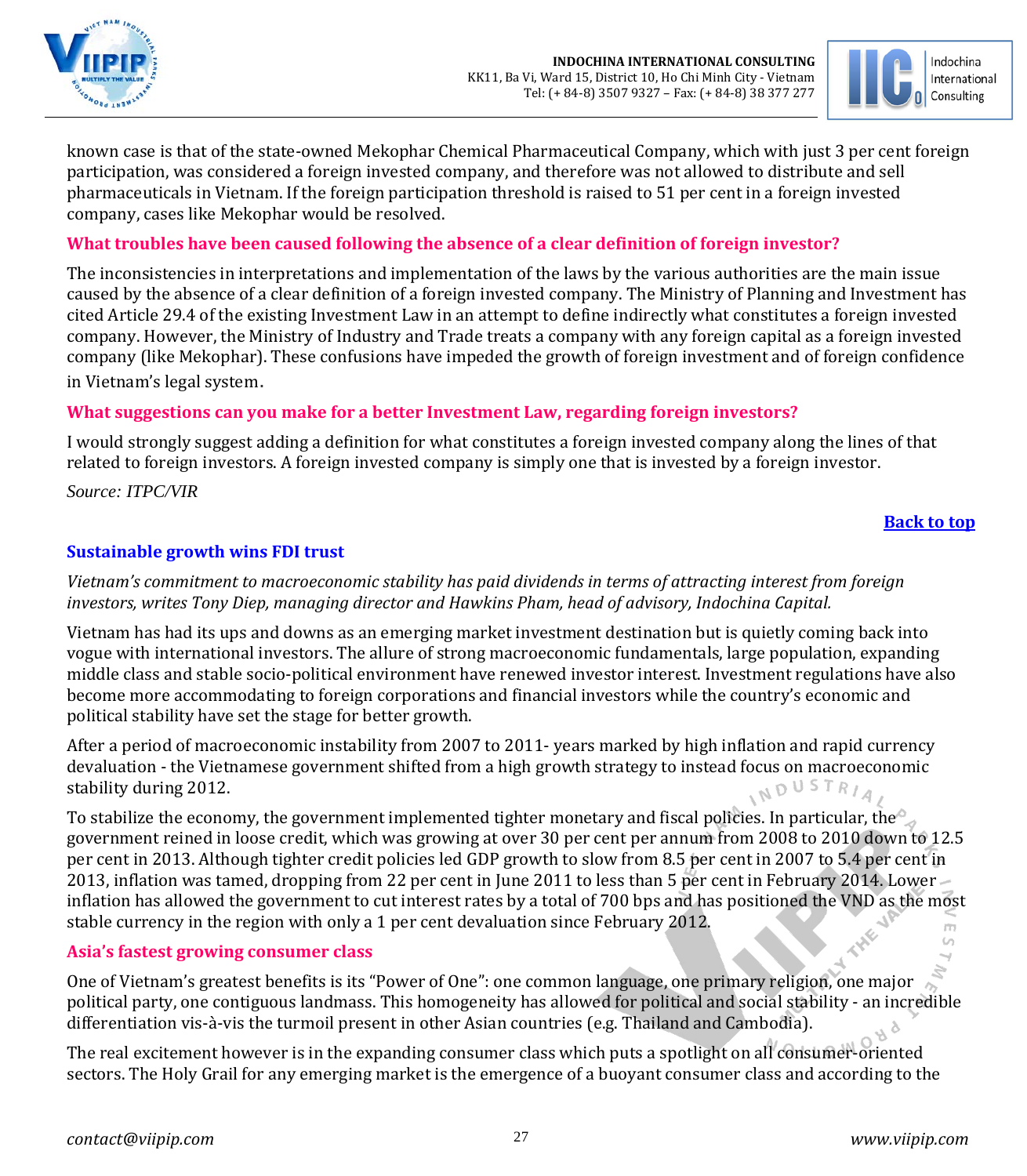



Boston Consulting Group, Vietnam's middle and affluent class is the fastest-growing in Asia with expectations that it will double in size by 2020.

## **FDI inflows are sticky and the export base is expanding**

Unlike other emerging markets that were awash with hot money from QE3 - and subsequently hit at the first sign of tapering - Vietnam benefits from FDI which is relatively sticky and less transient. Total FDI in 2013 amounted to \$21.6 billion, a 55 per cent increase year-on-year, with actual disbursements reaching \$11.5 billion. Japan, South Korea and Singapore are the primary sources of FDI in Vietnam, with expectations that investment from other ASEAN countries will pick-up in the medium-term.

The Japanese have a long-term love affair with Vietnam and are by-in-large the largest foreign investor group, when combining direct investment with ODA funds provided by the government. This trend will largely continue as Japanese corporations expand their footprint in ASEAN and move their factories out of China and into lower-cost production bases.

Positive FDI inflows into export-oriented sectors have also led to higher export turnover, which grew 15.4 per cent in 2013. After running a trade deficit for 20 years, Vietnam has had a trade surplus over the past two.

In addition to accelerating export values, Vietnam has moved up the export chain, with smartphones and computer parts becoming the first and third largest export items respectively last year. Samsung now ships 25 per cent of all their smartphones worldwide from Vietnam with plans to increase this figure to 40 per cent in the next 12 to 18 months, while Intel's largest chip plant in the world is located outside of Ho Chi Minh City.

## **Investor trends in public securities and M&As**

The Vietnam stock market was the second best performing in Asia in 2013 with gains of 26 per cent in terms of total returns. Despite the gains, Vietnam still has one of the cheapest valuations in the region with a 2014 PE ratio of 10.5x and one of the highest growth rates with earnings per share growth of over 15 per cent. The story is even more compelling beyond the blue chips, as stocks in the \$50-\$250 million market cap range have PEs of 7-8 times and dividends in the high single digits. International investors have taken notice as foreign net buying grew 66 per cent in 2013 to \$260 million and has already reached \$115 million in the first two months of 2014.

Outside of retail and fund investors, strategic investors have also sought to secure a foothold in the market. Notable private investments in public equities have included Chilean CFR International's 46 per cent acquisition of Domesco, a local pharmaceutical player; Japan-based Ezaki Glico Co.'s 10 per cent stake in Vietnam's leading confectionary company the Kinh Do Corporation and Thai-based SCG's 20 per cent acquisition of Binh Minh Plastics.

There has also been a renewed interest from private equity players seeking to allocate capital to the market. The biggest deals in 2013 include TPG's \$50 million investment into Masan Agriculture and the \$200 million investment from a Warburg Pincus-led consortium into Vingroup's retail real estate platform.

Total deal volume in 2013 reached more than 25 noteworthy transactions, which is relatively on par with 2012. However, the total value of deals dropped to \$1.6 billion last year. 2012 will be recognized as a banner year given the handful of mega-deals executed in the oil and gas and banking sectors, resulting in deal flow valued at more than \$3.5 billion.

## **Identifying opportunities remains a key challenge**

While macroeconomic stability has neutralized certain country-level risks (e.g. currency depreciation), we are still aware of the unique challenges that Vietnam presents foreign investors. It is still very much an opaque market and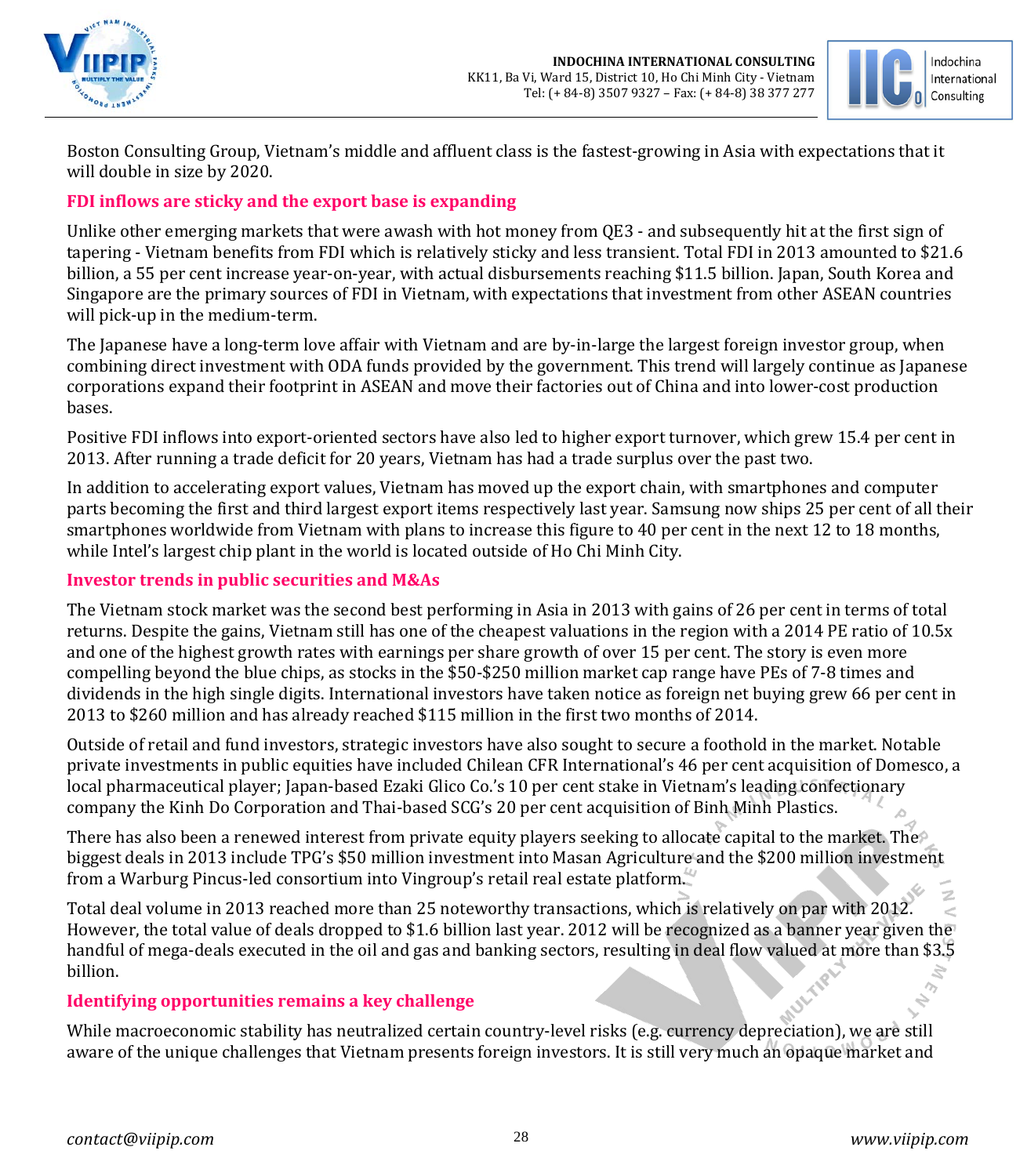



identifying suitable investments and achieving commercial success will require rigorous diligence starting with the screening process.

Partner selection remains essential for all investors when approaching the market and is the key for mitigating risks in Vietnam. With Indochina Capital's primary focus on Vietnam and multi-asset capabilities, we are well positioned to help foreign investors navigate the risks and identify the right opportunities.

*Source:VIR*

#### <span id="page-28-0"></span>**NEWS IN BRIEF**

#### **Project fosters public involvement in socio-economic development**

The "Pro-poor Participatory Development Project" funded by Plan International has helped strengthen the participation of the poor, ethnic people and women in socio-economic development and poverty reduction. The affirmation was made on the first day of a two-day conference (March 25-26) to sum up the project after three years of implementation in Xin Man district in the northern mountainous province of Ha Giang and central Quang Tri province's Huong Hoa district. The project helped improve local people's awareness of socio-economic development planning and has made them more proactive in raising their opinions. It also improved the community's attitude towards the role of women in this process.

At the conference in Ha Giang, participants are sharing their experience in implementing the project and discussing measures to maintain its effectiveness. The project, implemented in 19 communes in the two districts from January 2011 to March 2014, was funded by the European Union with a total budget of 728,000 EUR (1 million USD), 500,000 EUR of which was from the EU and the remaining from Plan International.

#### **Da Nang takes lead in competitiveness index**

The central city of Da Nang climbed from 12th position in Vietnam's annual Provincial Competitiveness Index (PCI) in 2012 to the top of the rankings in 2013, the Vietnam Chamber of Commerce and Industry (VCCI) has reported. The city also took the lead in the rankings for three consecutive years from 2008 to 2010. Notably, Ho Chi Minh City jumped three places to make into the top ten, while Hanoi moved up to 33 rd position from 51 in 2012. The northern province of Quang Ninh has made the top four for the first time with 63.51 points. US Ambassador David Shear said the PCI's real value lies with its power to drive public-private dialogue to accelerate reform in such areas as business registration and investment licensing in localities.

#### **Nghe An employs resources to evolve infrastructure**

The central province of Nghe An plans to harness all social resources to develop key infrastructure works of transport, electricity, education and healthcare. From now to 2020, the province will upgrade Cua Lo port and Vinh airport along with building Dong Hoi port, roads in mountainous districts and three railway overpasses. It will also prepare for the construction of the North-South Highway section that runs through the locality. In terms of power facilities, efforts will be made to attract investment for the 2,400 MW Quynh Lap power plant and set up 220kV substations and 286.5km of 110kV lines. Nghe An will expand the power network to rural areas during the period. Meanwhile, upgrading the Nghe An University of Economics, Vinh Medical University and some junior colleges is the province's educational focus. Notably, Vinh University will be improved to meet international standards during the period. More investment will also be poured into bettering medical facilities to soon turn Nghe An into a high-tech  $\geq$ medical hub of Vietnam's northern central region. In 2014 and 2015, the province plans to raise 20 trillion VND (952.4 million USD) for infrastructure works by overhauling investment encouragement policies, calling for social engagement in infrastructure building and increasing the effectiveness of capital use. The provincial People's Committee said as of present, three trillion VND (142.8 million USD) has been mobilized for 10 projects. As many as 458km of national and 330km of inter-provincial roads have been completed, while a 700-bed general hospital is being constructed - expected to be operational in the second quarter of 2014, it added.

#### **EVN to replant 9,660 hectares of forest in hydropower projects**

EVIN LO FEDIANT 9,660 hectares of forest in hydropower projects<br>Vietnam Electricity Group (EVN) will have to replant around 9,660 hectares of forest to compensate for the areas of forest it has chopped down to make room for its hydropower plants. Replanting forests is under way at Song Hinh, Quang Tri, A Vuong, Song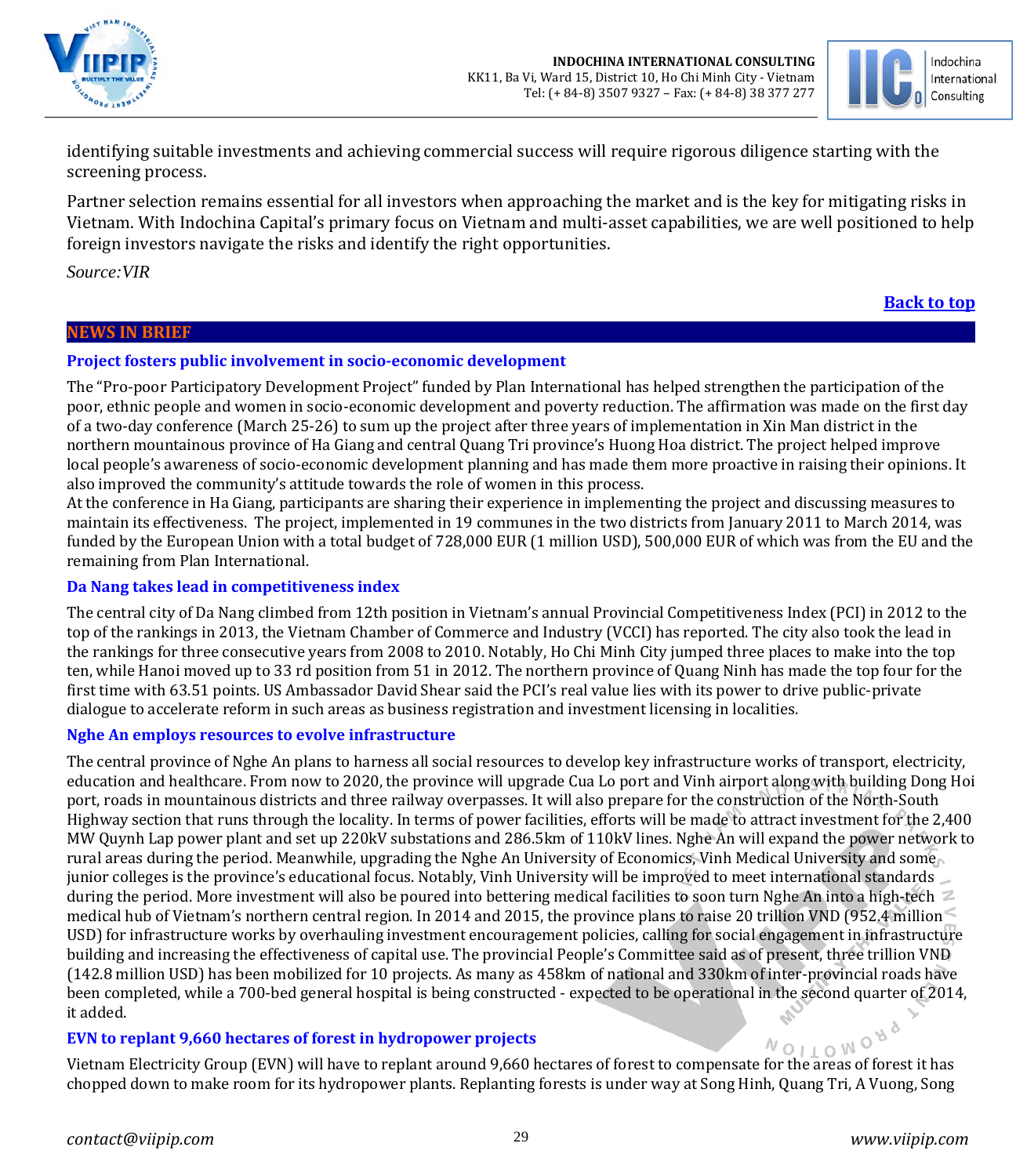

Ba Ha and Song Bung 4 hydropower plants, among others. At the Son La project alone, the total forest area to be replanted is 300 hectares and EVN is planting trees there to offset the area that has been leveled for the hydropower construction. The total forest area to be grown by EVN for constructing hydropower projects as a developer or stakeholder amounts to 9,660 hectares.

Based on its power generation volume, EVN in 2013 had paid nearly VND1.15 trillion in forest environmental service fees, which is estimated to rise to more than VND1.19 trillion this year. According to EVN, hydropower currently contributes close to 49% of the country's power supply capacity. Meanwhile, the Ministry of Industry and Trade reports roughly 51,000 hectares of forest in the country has been cleared to make room for hydropower damming so far. At a forum on forest planting and wood processing and import-export held by the agriculture ministry in HCMC in March last year, an official from the Vietnam Administration of Forestry noted that an assessment of forest clearance for hydropower development indicates hydropower developers have replanted only 700 hectares compared to the 20,000 hectares of forest felled for hydropower development. The agriculture ministry in early May last year issued Circular 24/2013/TT-BNNPTNT on forest replanting regulating that those wanting to develop hydropower plants or mine minerals in forests must offset the forests cleared.

#### **Building expo to showcase eco-friendly technologies**

AFC International Exhibition Company General Director Nguyen Dinh Hung told the media yesterday that the exhibition would feature 1,350 booths of 214 domestic businesses, 175 joint venture companies and 61 foreign groups and enterprises. The foreign participants are coming from China, South Korea, Japan, Malaysia, Thailand, Italy, Indonesia, Hong Kong, Switzerland, Singapore, France, the US and India. The exhibition will include the presentation of the Vietbuild Golden Cup to encourage quality improvements and the creation of new construction and real estate products. Three special conferences would also be held to discuss the development of new eco-friendly technologies. Vietbuild is an annual exhibition jointly organized by the Ministry of Construction and the AFC International Exhibition Fair Corporation. The event was organized for the first time in HCM City in 1998, and was subsequently expanded to Ha Noi and Da Nang in 2005

#### **Big C seeks to increase sale of local goods**

French supermarket chain Big C met with 39 small and medium-sized firms in Binh Dinh Province to discuss buying their products. The companies specialize in indoor and outdoor furniture, handicrafts, processed foods, seafood and seafood products, beverages, meat and safe vegetables. The supermarket is making efforts to increase its local sourcing. It signed deals worth around VND106 billion (US\$5 million) with 110 small and medium-sized producers after similar meetings in Hue and Nghe An, Nam Dinh and other provinces

#### **Vietnam improves global license procedure rank**

Vietnam's construction industry licensing procedures ranked 28th out of 185 countries examined by the World Bank in 2013, a leap of 39 places above the previous year. Out of the World Bank's 11 indices evaluating Vietnam's business environment, construction industry licensing procedures were one of only two to show improvement. The Ministry of Construction noted the number of unlicensed constructions fell by 9 percent in 2013. It added localities are pressing officials for approval of new, more effective construction license granting regulations.

**Back to top**

NOITOMO<sub>RO</sub>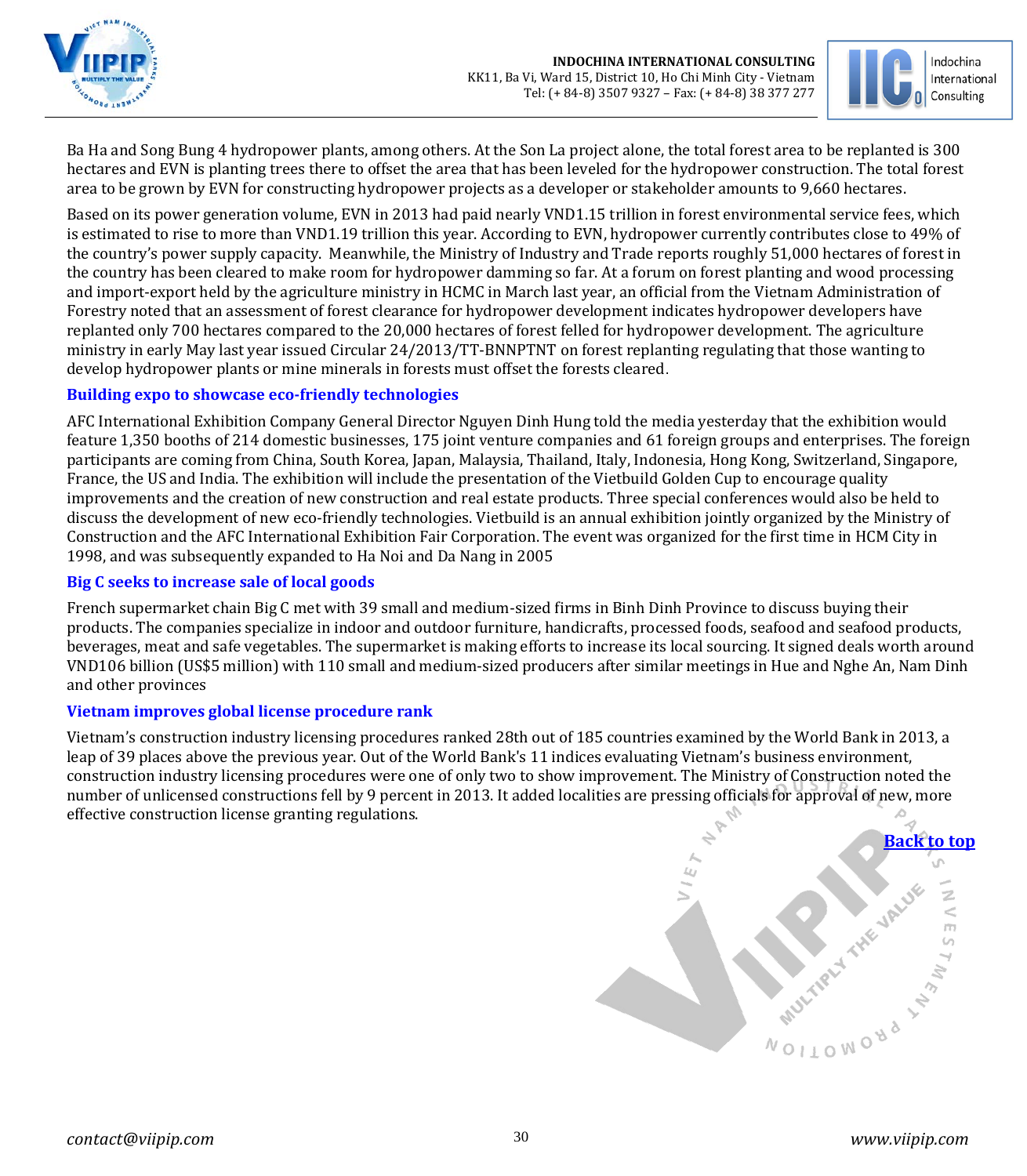



#### <span id="page-30-0"></span>**COMING EVENTS**

#### **LifeStyle Vietnam Ho Chi Minh City**

*Venue:* Tan Binh Exhibition & Convention Centre (TBECC)

*Country:* Ho Chi Minh City, Vietnam *Start Date: 18.04.2014 End date: 21.04.2014*

#### *Event Description*

Trade fair for home decor and gifts

LifeStyle Vietnam is one of the largest home decor and gifts fairs in Southeast Asia. It provides a winning combination of exceptional creativity, fine craftsmanship, well-selected merchandise, and personalized customer service which make it a fascinating fair featuring innovative products for enhanced living experiences, home decoration and accessories. Vietnamese suppliers as well as overseas exhibitors will have the opportunity to meet each other and do business.

In the period from Friday, 18. April 2014 until Monday, 21. April 2014, in which the fair LifeStyle Vietnam in Ho Chi Minh City takes place, there is a Sunday on 20. April 2014. On Sundays and public holidays there might be restricted opening hours of shops and public institutions in Ho Chi Minh City.

*Please kindly refer to* [www.lifestyle-vietnam.com](http://www.lifestyle-vietnam.com/)

#### **Back to top**

#### <span id="page-30-1"></span>**International Jewelry + Watch Vietnam Ho Chi Minh City**

*Venue:* Tan Binh Exhibition & Convention Centre (TBECC)

*Country:* Ho Chi Minh City, Vietnam *Start Date: 08.05.2014 End date: 11.05.2014*

#### Event Description

The International Jewelry + Watch Vietnam in Ho Chi Minh City is an exhibition of watches and jewelry. Manufacturers and distributors will have the opportunity to present their products and sell directly. The fair is also an excellent opportunity to learn about what will be "in" or "out" next season. Visitors can take a look at a large selection of trendy and traditional jewelry, diamonds, pearls, precious stones and watches.

In the period from Thursday, 08. May 2014 until Sunday, 11. May 2014, in which the fair International Jewelry + Watch Vietnam in Ho Chi Minh City takes place, there is a Sunday on 11. May 2014. On Sundays and public holidays there might be restricted opening hours of shops and public institutions in Ho Chi Minh City.

*Please kindly refer to* [www.vietnamjewelryshow.com](http://www.vietnamjewelryshow.com/)

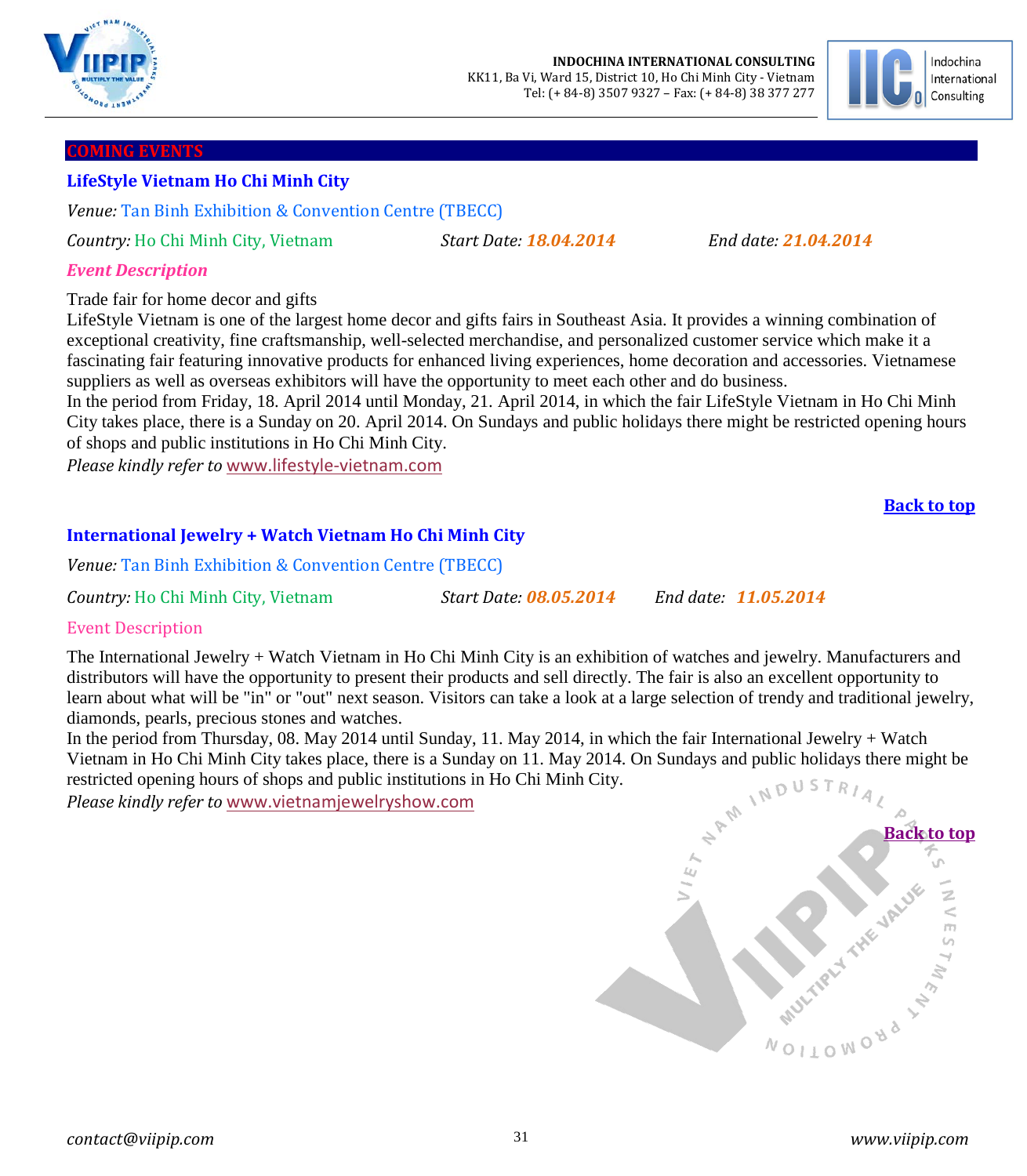

#### **INDOCHINA INTERNATIONAL CONSULTING**  KK11, Ba Vi, Ward 15, District 10, Ho Chi Minh City - Vietnam Tel: (+ 84-8) 3507 9327 – Fax: (+ 84-8) 38 377 277